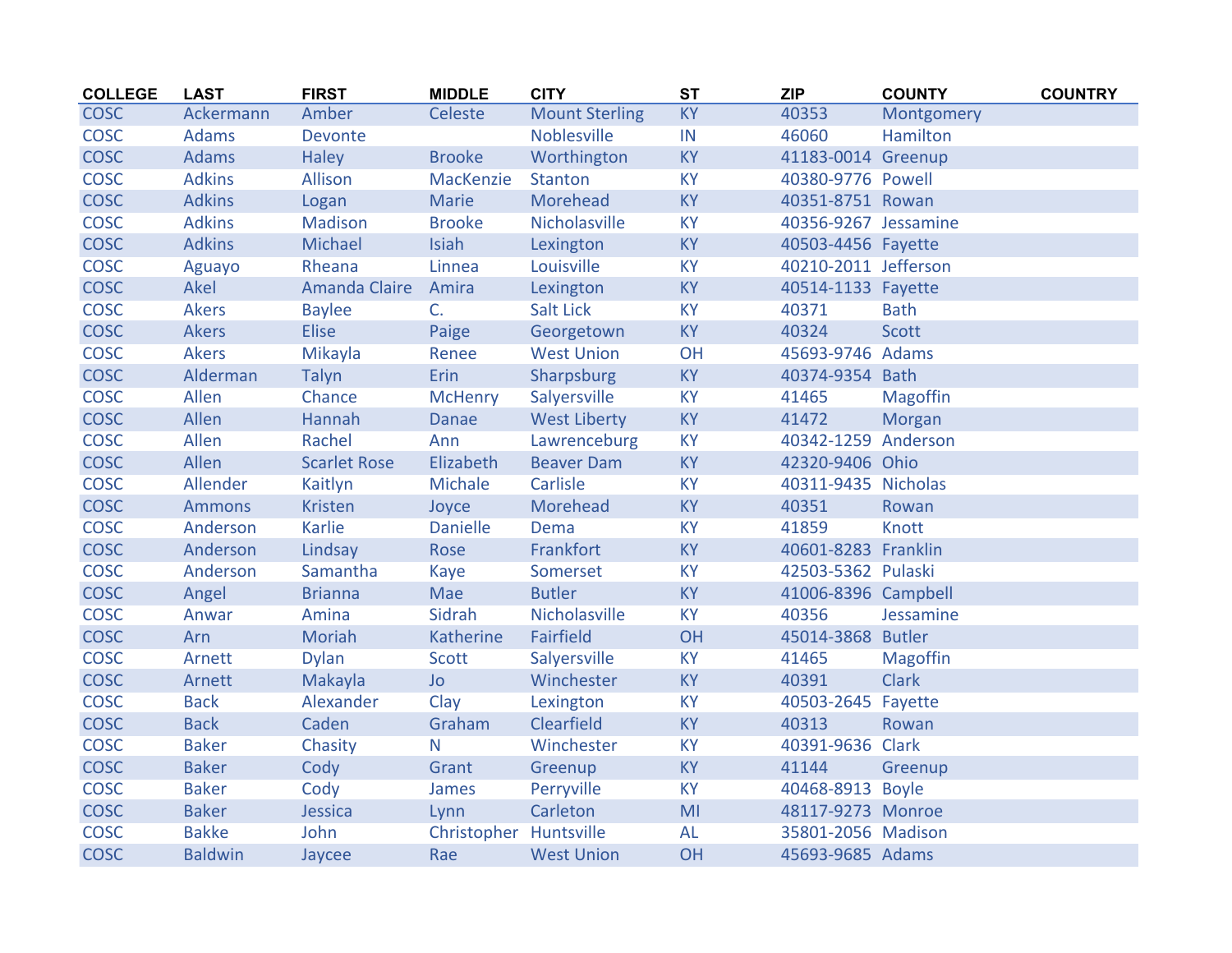| <b>COSC</b> | <b>Ball</b>      | <b>Kelsey</b>   | <b>Ann Ruby</b>                   | Lexington             | <b>KY</b> | 40505               | Grant                 |
|-------------|------------------|-----------------|-----------------------------------|-----------------------|-----------|---------------------|-----------------------|
| <b>COSC</b> | <b>Ballard</b>   | Olivia          | Anne                              | Frenchburg            | <b>KY</b> | 40322-7808 Menifee  |                       |
| <b>COSC</b> | <b>Bandura</b>   | Helen           | Rae                               | Morehead              | <b>KY</b> | 40351               | Rowan                 |
| <b>COSC</b> | <b>Banks</b>     | Makayela        | John                              | Somerset              | <b>KY</b> | 42503-5558 Pulaski  |                       |
| <b>COSC</b> | <b>Barber</b>    | Kaitlyn         | <b>Nichole</b>                    | <b>Mount Sterling</b> | KY        |                     | 40353-9079 Montgomery |
| <b>COSC</b> | <b>Barber</b>    | <b>McKenzie</b> | Grace                             | Ashland               | <b>KY</b> | 41102               | <b>Boyd</b>           |
| <b>COSC</b> | <b>Barker</b>    | Conner          | Lowell                            | Clearfield            | <b>KY</b> | 40313               | Rowan                 |
| <b>COSC</b> | <b>Barker</b>    | Madison         | <b>Nicole</b>                     | Morehead              | <b>KY</b> | 40351               | Rowan                 |
| <b>COSC</b> | <b>Barnett</b>   | Lauryn          | <b>Taylor</b>                     | Mason                 | OH        | 45040               | Warren                |
| <b>COSC</b> | <b>Bartley</b>   | Jenna           | Elaine                            | <b>Mt Sterling</b>    | <b>KY</b> | 40353               | Montgomery            |
| <b>COSC</b> | <b>Bentley</b>   | <b>McKenzie</b> | Paige                             | Kimper                | <b>KY</b> | 41539-5805 Pike     |                       |
| <b>COSC</b> | <b>Bessler</b>   | <b>Bridget</b>  |                                   | Hebron                | <b>KY</b> | 41048-8695 Boone    |                       |
| <b>COSC</b> | <b>Beuck</b>     | Wesley          |                                   | <b>Dublin</b>         | OH        | 43016-6725 Franklin |                       |
| <b>COSC</b> | <b>Bildhauer</b> | Mikayla         |                                   | Dayton                | OH        |                     | 45424-3602 Montgomery |
| <b>COSC</b> | <b>Billips</b>   | Evan            | Michael                           | Ashland               | <b>KY</b> | 41102               | <b>Boyd</b>           |
| <b>COSC</b> | <b>Bingham</b>   | Jacob           | Andrew                            | Hindman               | <b>KY</b> | 41822               | Knott                 |
| <b>COSC</b> | <b>Bischoff</b>  | Abbey           | <b>Rebecca Ann Lexington</b>      |                       | <b>KY</b> | 40503-2734 Fayette  |                       |
| <b>COSC</b> | <b>Black</b>     | Samantha        | Linn                              | Salyersville          | <b>KY</b> | 41465-7371 Magoffin |                       |
| <b>COSC</b> | <b>Blain</b>     | Kayla           | Ann                               | Springboro            | OH        | 45066-7804 Warren   |                       |
| <b>COSC</b> | Blankenship      | <b>Alexis</b>   | Dawn                              | Ashland               | <b>KY</b> | 41102               | <b>Boyd</b>           |
| <b>COSC</b> | Blankenship      | <b>McKyah</b>   | Anne                              | Shelbyville           | <b>KY</b> | 40065-9784 Shelby   |                       |
| <b>COSC</b> | <b>Blanton</b>   | Cameron         | Payne                             | Salyersville          | <b>KY</b> | 41465               | <b>Magoffin</b>       |
| <b>COSC</b> | <b>Blanton</b>   | Marigrace       | Audrey                            | Paintsville           | KY        | 41240               | Johnson               |
| <b>COSC</b> | <b>Blanton</b>   | Sydney          | Peyton                            | Salyersville          | <b>KY</b> | 41465               | Magoffin              |
| <b>COSC</b> | <b>Blatt</b>     | Adam            |                                   | <b>Gallipolis</b>     | OH        | 45631-8212 Gallia   |                       |
| <b>COSC</b> | <b>Boggs</b>     | Kaitlyn         | Elizabeth No Butler               |                       | <b>KY</b> | 41006               | Pendleton             |
| <b>COSC</b> | <b>Boggs</b>     | <b>Madeline</b> | Reigh                             | <b>Blaine</b>         | <b>KY</b> | 41124               | Lawrence              |
| <b>COSC</b> | <b>Bohrer</b>    | Regan           | Sue                               | Hillsboro             | OH        | 45133               | Highland              |
| <b>COSC</b> | <b>Bolen</b>     | Karlie          | Lauren                            | Stambaugh             | <b>KY</b> | 41257               | Johnson               |
| <b>COSC</b> | <b>Bolen</b>     | Madison         | <b>Taylor Alexis Salyersville</b> |                       | <b>KY</b> | 41465-9115 Magoffin |                       |
| <b>COSC</b> | <b>Boone</b>     | <b>Bradley</b>  | <b>Kendrick</b>                   | <b>Maysville</b>      | <b>KY</b> | 41056-8798 Mason    |                       |
| <b>COSC</b> | <b>Borders</b>   | Graci           | Linn                              | Catlettsburg          | <b>KY</b> | 41129-8173 Boyd     |                       |
| <b>COSC</b> | <b>Bow</b>       | Megan           | Renee                             | Jamestown             | <b>TN</b> | 38556               | <b>Fentress</b>       |
| <b>COSC</b> | <b>Bowens</b>    | Kaytlyn         | <b>Derren</b>                     | Louisa                | <b>KY</b> | 41230               | Lawrence              |
| <b>COSC</b> | <b>Bowman</b>    | Kaitlyn         | <b>Danielle</b>                   | Clearfield            | <b>KY</b> | 40313               | Rowan                 |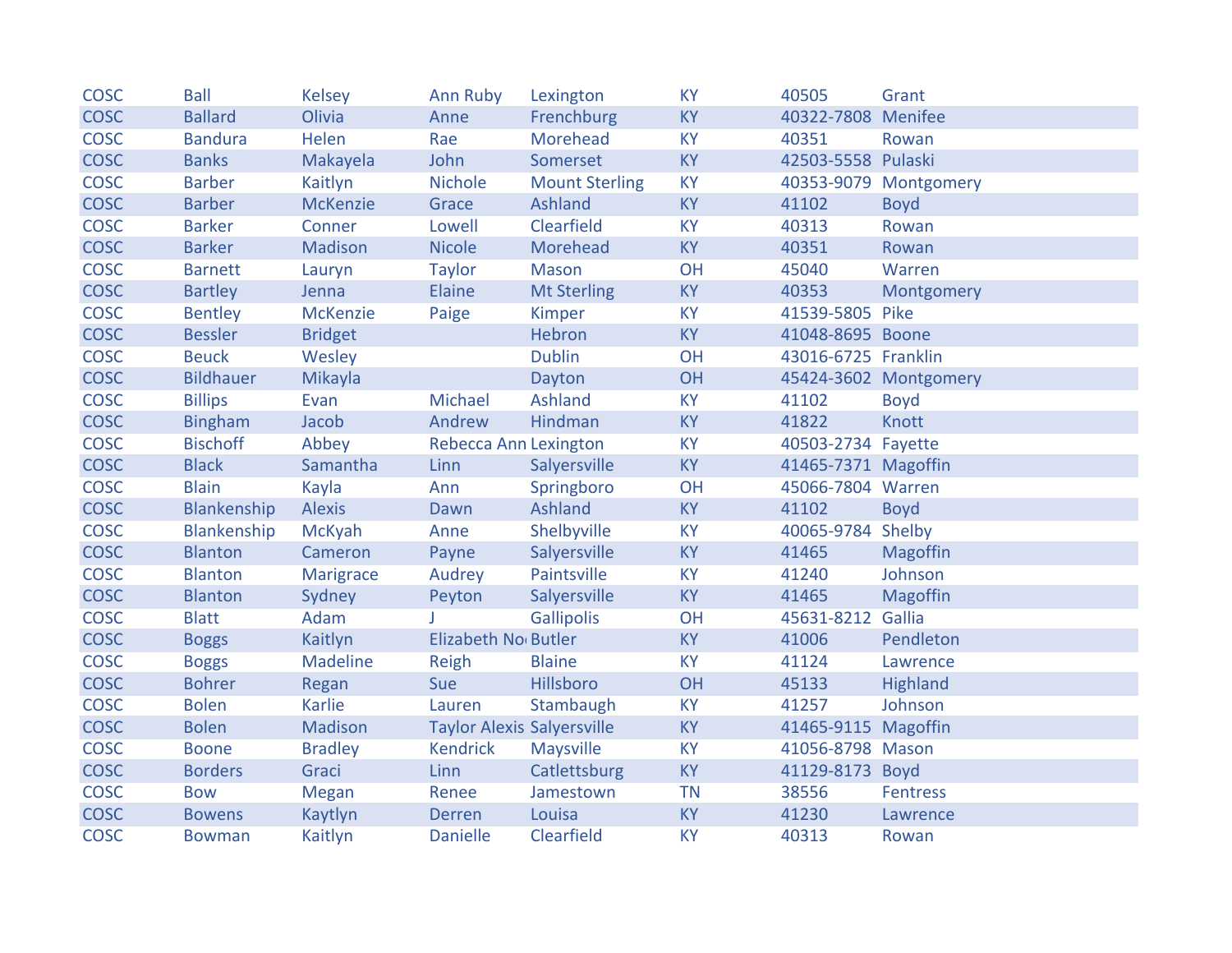| <b>COSC</b> | <b>Boyd</b>          | <b>Katherine</b> | Faye               | Lexington             | <b>KY</b> | 40515-1391 Fayette   |                       |           |
|-------------|----------------------|------------------|--------------------|-----------------------|-----------|----------------------|-----------------------|-----------|
| <b>COSC</b> | <b>Bradford</b>      | <b>Rikki</b>     | Lyn                | Falmouth              | <b>KY</b> | 41040                | Pendleton             |           |
| <b>COSC</b> | <b>Branham</b>       | Christopher      | <b>Blake</b>       | <b>Sandy Hook</b>     | <b>KY</b> | 41171                | <b>Elliott</b>        |           |
| <b>COSC</b> | <b>Branham</b>       | Courtney         |                    | <b>Mason</b>          | OH        | 45040-5655 Warren    |                       |           |
| <b>COSC</b> | <b>Braswell</b>      | <b>Katherine</b> | <b>Ruth</b>        | Viper                 | <b>KY</b> | 41774-8609 Perry     |                       |           |
| <b>COSC</b> | <b>Brewer</b>        | Courtney         | Paige              | Pikeville             | <b>KY</b> | 41501                | Pike                  |           |
| <b>COSC</b> | <b>Brooker</b>       | <b>McKenna</b>   | <b>Nicole</b>      | Waverly               | OH        | 45690-7509 Pike      |                       |           |
| <b>COSC</b> | <b>Brooks</b>        | <b>Dustin</b>    | Lee                | <b>Mount Sterling</b> | <b>KY</b> | 40353                | Montgomery            |           |
| <b>COSC</b> | <b>Brooks</b>        | Kyla             | <b>Nancy</b>       | Fayetteville          | OH        | 45118-8427           | <b>Brown</b>          |           |
| <b>COSC</b> | <b>Brooks</b>        | <b>Mykelia</b>   | L.                 | Catlettsburg          | <b>KY</b> | 41129                | <b>Boyd</b>           |           |
| <b>COSC</b> | <b>Brown</b>         | <b>Braden</b>    | Lee Allen          | Grayson               | <b>KY</b> | 41143-8517 Carter    |                       |           |
| <b>COSC</b> | <b>Brown</b>         | Christopher      | <b>Lee Clark</b>   | Loyall                | <b>KY</b> | 40854-0059 Harlan    |                       |           |
| <b>COSC</b> | <b>Brown</b>         | Peyton           | <b>Bradlee</b>     | Grayson               | <b>KY</b> | 41143-8517 Carter    |                       |           |
| <b>COSC</b> | <b>Brown</b>         | Samuel           | <b>Mason</b>       | Campton               | <b>KY</b> | 41301                | Wolfe                 |           |
| <b>COSC</b> | <b>Bruce</b>         | <b>Destiny</b>   | <b>DraiLynn</b>    | Owenton               | <b>KY</b> | 40359                | Owen                  |           |
| <b>COSC</b> | <b>Burdzilauskas</b> | Heather          | Ann                | Morehead              | <b>KY</b> | 40351                | Floyd                 |           |
| <b>COSC</b> | <b>Burke</b>         | Cecil            | <b>Blake</b>       | <b>Jenkins</b>        | <b>KY</b> | 41537-8356 Letcher   |                       |           |
| <b>COSC</b> | <b>Burke</b>         | Eryn             | Michelle           | Ashland               | <b>KY</b> | 41102-8412 Boyd      |                       |           |
| <b>COSC</b> | <b>Burrell</b>       | Ariah            | <b>McKai</b>       | Flemingsburg          | <b>KY</b> | 41041                | <b>Fleming</b>        |           |
| <b>COSC</b> | <b>Buttrey</b>       | Kaitlyn          | Lee                | Campton               | <b>KY</b> | 41301-9799 Breathitt |                       |           |
| <b>COSC</b> | Cadwallader          | Laura            | <b>Nicole</b>      | Williamsburg          | OH        | 45176-9204 Clermont  |                       |           |
| <b>COSC</b> | Callihan             | William          | Van Douglas Auxier |                       | <b>KY</b> | 41602                | Floyd                 |           |
| <b>COSC</b> | Campbell             | Jerry            | Lee                | Jackson               | <b>KY</b> | 41339                | <b>Breathitt</b>      |           |
| <b>COSC</b> | Candra               | <b>Belinda</b>   | Valerie            | <b>Bekasi</b>         |           |                      |                       | Indonesia |
| <b>COSC</b> | Caraway              | Isabelle         | Sol                | Englewood             | OH        |                      | 45322-2640 Montgomery |           |
| <b>COSC</b> | Carman               | Mia              | Faith              | Louisville            | <b>KY</b> | 40241                | Jefferson             |           |
| <b>COSC</b> | Carpenter            | Hannah           | Cierra Jade        | <b>Olive Hill</b>     | <b>KY</b> | 41164                | Carter                |           |
| <b>COSC</b> | Carper               | <b>Megan</b>     | Riley              | Gray                  | <b>KY</b> | 40734                | <b>Knox</b>           |           |
| <b>COSC</b> | Carroll              | Isabella         | Rose               | <b>South Point</b>    | OH        | 45680-7280 Lawrence  |                       |           |
| <b>COSC</b> | Carson               | Kalen            |                    | Orlando               | FL.       | 32828                | Orange                |           |
| <b>COSC</b> | Carter               | <b>Brian</b>     | Glenn              | Morehead              | <b>KY</b> | 40351                | Rowan                 |           |
| <b>COSC</b> | Casamento            | <b>Marissa</b>   | Rose               | Morehead              | <b>KY</b> | 40351                | Greenup               |           |
| <b>COSC</b> | Cassady              | Ethan            | Wayne              | Ashland               | <b>KY</b> | 41101-3654 Boyd      |                       |           |
| <b>COSC</b> | Castle               | <b>Britney</b>   | Jade               | Morehead              | <b>KY</b> | 40351-9390 Rowan     |                       |           |
| <b>COSC</b> | Castle               | Lakann           | Elizabeth          | Lexington             | <b>KY</b> | 40515-5120 Fayette   |                       |           |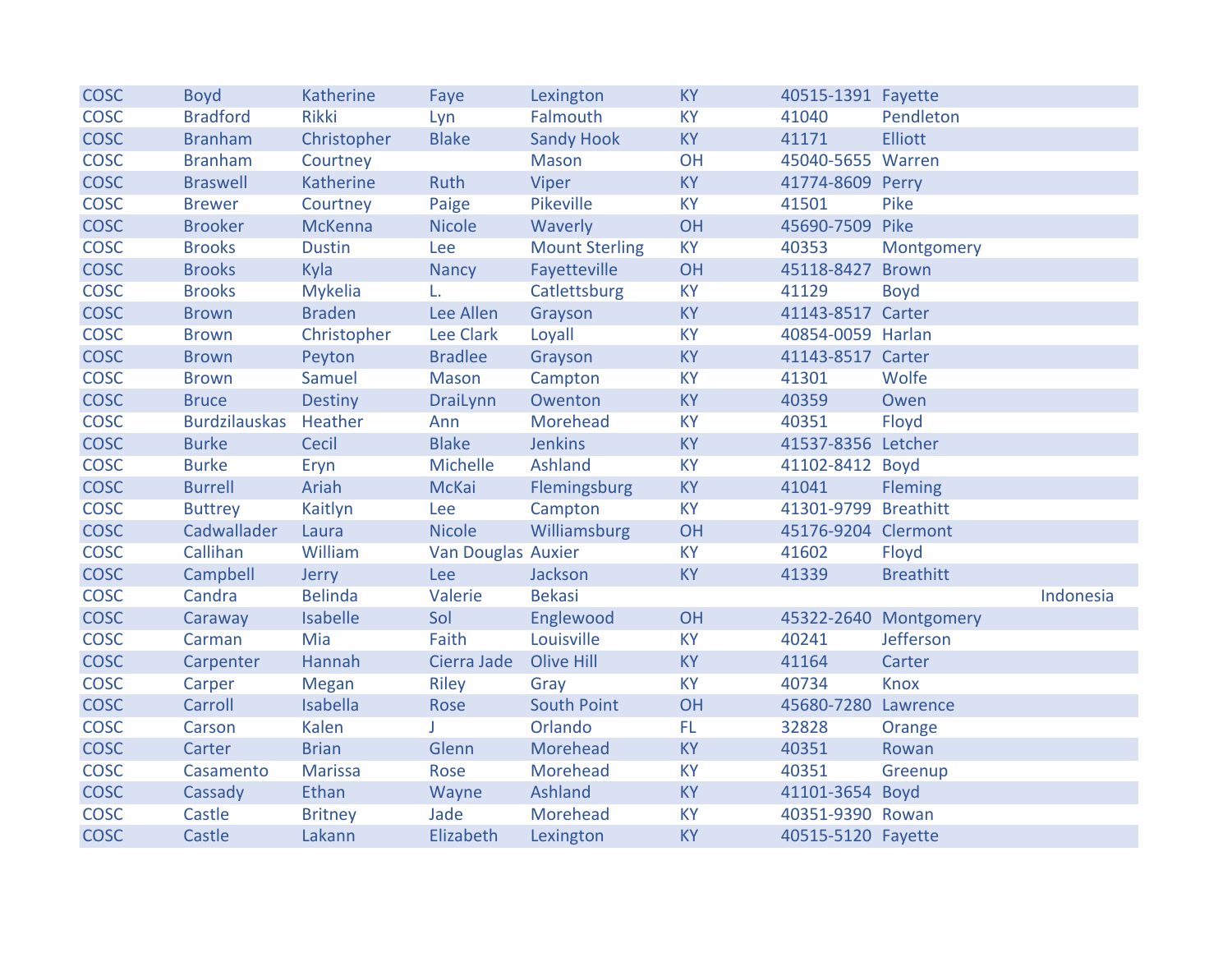| <b>COSC</b> | Catron          | Kiersten        | L                         | <b>Stanford</b>       | <b>KY</b> | 40484-8351 Lincoln   |                       |
|-------------|-----------------|-----------------|---------------------------|-----------------------|-----------|----------------------|-----------------------|
| <b>COSC</b> | Caudill         | Jody            | Edwin                     | Viper                 | <b>KY</b> | 41774-9002 Perry     |                       |
| <b>COSC</b> | Caudill         | <b>McKenzie</b> | Lashaye                   | Wilmore               | <b>KY</b> | 40390-1491 Jessamine |                       |
| <b>COSC</b> | <b>Chandler</b> | Ethan           | James                     | Flatwoods             | <b>KY</b> | 41139                | Greenup               |
| <b>COSC</b> | Chaney          | Abigail         | Elizabeth                 | <b>Booneville</b>     | <b>KY</b> | 41314-7096 Owsley    |                       |
| <b>COSC</b> | Chaney          | Melinda         | Sue                       | Hazard                | <b>KY</b> | 41701-1160 Perry     |                       |
| <b>COSC</b> | Chesnut         | Kayla           | Ann                       | Hamilton              | OH        | 45013-1702 Butler    |                       |
| <b>COSC</b> | <b>Clark</b>    | Caitlyn         | $J -$                     | Elwood                | IN        | 46036-9092 Madison   |                       |
| <b>COSC</b> | Clark           | Cera            | <b>Allison Shae Essie</b> |                       | <b>KY</b> | 40827-7016 Leslie    |                       |
| <b>COSC</b> | <b>Clark</b>    | Georgia         | Cali                      | Princeton             | <b>KY</b> | 42445-6059 Caldwell  |                       |
| <b>COSC</b> | Clatos          | Hannah          | Renae                     | Morehead              | <b>KY</b> | 40351-9080 Rowan     |                       |
| <b>COSC</b> | Cline           | <b>Bobbi</b>    | Lyn                       | Campton               | <b>KY</b> | 41301                | Wolfe                 |
| COSC        | Cline           | Cody            | Ryan                      | Ashland               | <b>KY</b> | 41101-4928 Boyd      |                       |
| <b>COSC</b> | Cloud           | Dalton          | Joseph                    | Shepherdsville        | <b>KY</b> | 40165-7619 Bullitt   |                       |
| <b>COSC</b> | Cogan           | Jake            | Edward                    | Ashland               | <b>KY</b> | 41101-3712 Boyd      |                       |
| <b>COSC</b> | Cole            | Amber           | Lanea                     | Ezel                  | <b>KY</b> | 41425-9061 Morgan    |                       |
| <b>COSC</b> | Cole            | Autum           | Tymber                    | Morehead              | <b>KY</b> | 40351                | Rowan                 |
| <b>COSC</b> | Cole            | Mackenzie       | Noland                    | Ashland               | <b>KY</b> | 41101                | <b>Boyd</b>           |
| <b>COSC</b> | Coleman         | Kayly           | Alison                    | <b>Hatfield</b>       | <b>KY</b> | 41514                | Pike                  |
| <b>COSC</b> | <b>Collins</b>  | Kelton          | Scott                     | <b>McArthur</b>       | OH        | 45651                | Vinton                |
| <b>COSC</b> | Conley          | Gabrielle       | <b>Nikole</b>             | <b>Stanton</b>        | <b>KY</b> | 40380-2071 Powell    |                       |
| <b>COSC</b> | Conley          | Keenan          | O'Brien                   | Salyersville          | <b>KY</b> | 41465-0025 Magoffin  |                       |
| <b>COSC</b> | Conley          | William         | Noah                      | <b>West Liberty</b>   | <b>KY</b> | 41472-9633 Morgan    |                       |
| <b>COSC</b> | Conner          | Amanda          | Joy                       | Louisville            | <b>KY</b> | 40258                | Wolfe                 |
| <b>COSC</b> | Cook            | Ireland         | <b>Belle</b>              | <b>Waco</b>           | <b>KY</b> | 40385-9533 Madison   |                       |
| <b>COSC</b> | Cook            | Jenna           | <b>Lee</b>                | Argillite             | <b>KY</b> | 41121                | Greenup               |
| COSC        | Coomer          | Adrianna        | Paige                     | Jackson               | <b>KY</b> | 41339                | <b>Breathitt</b>      |
| <b>COSC</b> | Coontz          | Olivia          | M.                        | <b>Mount Sterling</b> | <b>KY</b> |                      | 40353-9761 Montgomery |
| <b>COSC</b> | Cooper          | <b>McKenzie</b> | Lynne                     | <b>Batavia</b>        | OH        | 45103-8619 Clermont  |                       |
| <b>COSC</b> | Cordle          | Lindsay         | Katherine                 | <b>Ashland</b>        | <b>KY</b> | 41102-8389 Boyd      |                       |
| <b>COSC</b> | Coriell         | Tate            |                           | Portsmouth            | OH        | 45662-9083 Scioto    |                       |
| <b>COSC</b> | Cornett         | Jacob           | Chandler                  | Morehead              | <b>KY</b> | 40351-8281 Rowan     |                       |
| <b>COSC</b> | Cottrell        | Kirsten         | <b>Baily</b>              | <b>Berea</b>          | <b>KY</b> | 40403-9559 Madison   |                       |
| <b>COSC</b> | Coverdale       | Chase           | Hunter                    | Louisa                | <b>KY</b> | 41230                | Lawrence              |
| <b>COSC</b> | Cox             | Adam            | <b>Matthew</b>            | Waddy                 | <b>KY</b> | 40076                | Shelby                |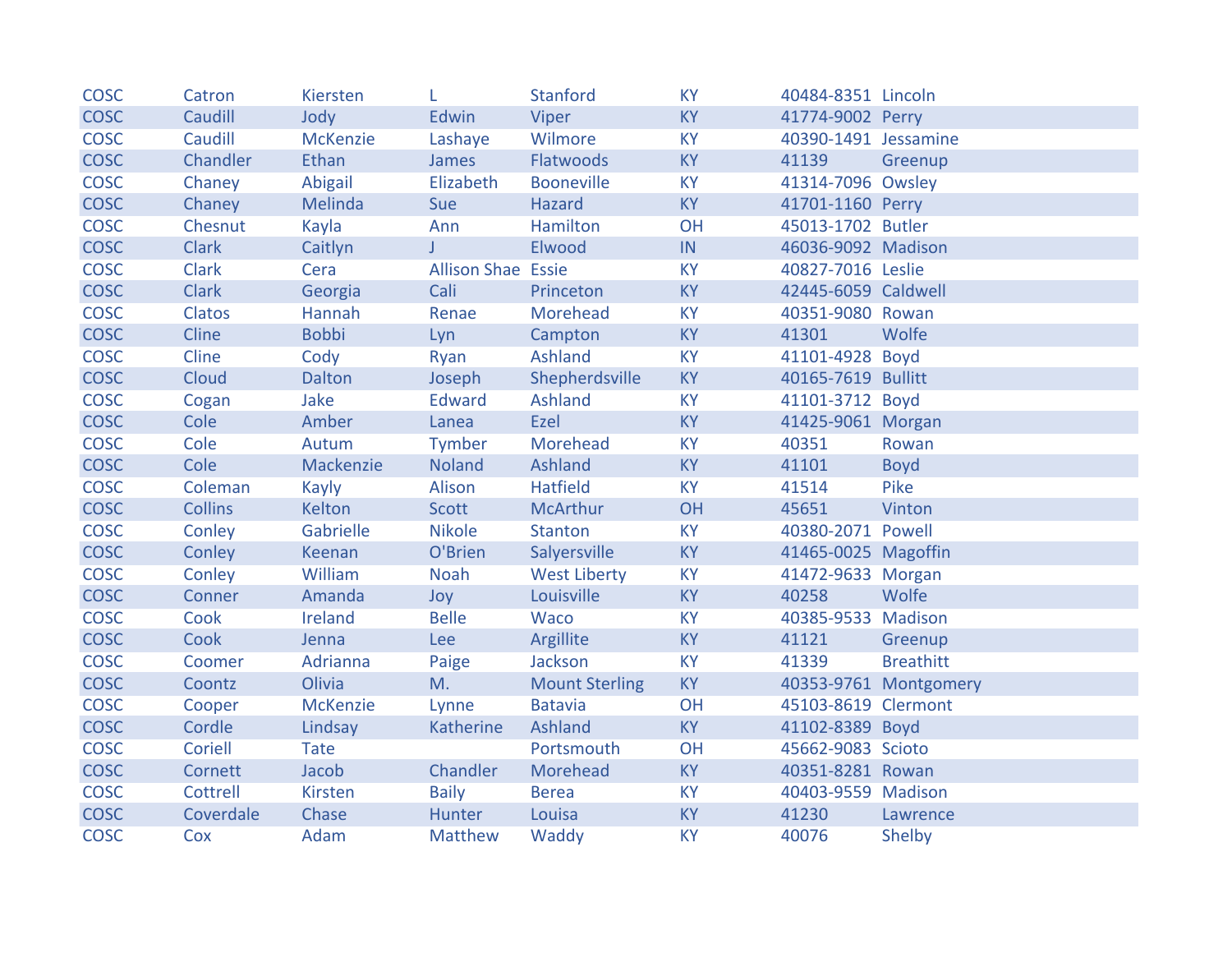| <b>COSC</b> | Cox              | <b>Kacey</b>   | Kelli          | Jackson                | <b>KY</b> | 41339-9682 Breathitt |                       |
|-------------|------------------|----------------|----------------|------------------------|-----------|----------------------|-----------------------|
| <b>COSC</b> | Cox              | Kaitlyn        | Renee          | Florence               | <b>KY</b> | 41042                | <b>Boone</b>          |
| <b>COSC</b> | Craig            | Lexie          | Morgan         | Owingsville            | <b>KY</b> | 40360                | <b>Bath</b>           |
| <b>COSC</b> | Crouch           | Caleb          | <b>Bishop</b>  | Sharpsburg             | <b>KY</b> | 40374-9506 Bath      |                       |
| <b>COSC</b> | Crutcher         | Caitlin        | D.             | Madisonville           | <b>KY</b> | 42431-9127 Hopkins   |                       |
| <b>COSC</b> | Crutchfield      | Carly          | Gwinn          | Charleston             | <b>WV</b> | 25312-5615 Kanawha   |                       |
| <b>COSC</b> | Cruz             | Valerie        | Lenix          | Windsor                | <b>CT</b> | 06095-3229 Hartford  |                       |
| <b>COSC</b> | <b>Cummins</b>   | <b>Darci</b>   | Renee          | Williamstown           | <b>KY</b> | 41097                | Grant                 |
| <b>COSC</b> | <b>Cundiff</b>   | Katlyn         | Faith          | <b>Stone</b>           | <b>KY</b> | 41567-7032 Pike      |                       |
| <b>COSC</b> | <b>Cusick</b>    | Justin         | Michael        | Shepherdsville         | <b>KY</b> | 40165-6205 Bullitt   |                       |
| <b>COSC</b> | <b>Dahlquist</b> | Cailey         | Ruth           | Washington             | PA        |                      | 15301-8552 Washington |
| <b>COSC</b> | <b>Daigle</b>    | Alyssa         | <b>Nicole</b>  | Derry                  | <b>NH</b> |                      | 03038-5003 Rockingham |
| <b>COSC</b> | Dalrymple        | Jerry          | Lee            | Stanton                | <b>KY</b> | 40380-9795 Powell    |                       |
| <b>COSC</b> | <b>Dalton</b>    | <b>Bradley</b> | J. M.          | Inez                   | <b>KY</b> | 41224                | <b>Martin</b>         |
| <b>COSC</b> | <b>Daniel</b>    | Autumn         | <b>Nicole</b>  | <b>West Alexandria</b> | OH        | 45381                | Preble                |
| <b>COSC</b> | <b>Daniels</b>   | Jacob          | Anthony        | Pikeville              | <b>KY</b> | 41501                | Pike                  |
| <b>COSC</b> | Darlington       | <b>Sierra</b>  | $\mathsf{C}$   | Georgetown             | OH        | 45121                | <b>Brown</b>          |
| <b>COSC</b> | <b>Davis</b>     | Christopher    | Logan          | Lawrenceburg           | <b>KY</b> | 40342                | Anderson              |
| <b>COSC</b> | <b>Davis</b>     | Jacob          | <b>Brooks</b>  | Flatwoods              | <b>KY</b> | 41139                | Greenup               |
| <b>COSC</b> | <b>Davis</b>     | Jami           | $\mathsf{R}$   | Cynthiana              | <b>KY</b> | 41031-5114 Harrison  |                       |
| <b>COSC</b> | Dawson           | McKenna        | Hope           | Louisville             | <b>KY</b> | 40214-6525 Jefferson |                       |
| <b>COSC</b> | Day              | Hannah         | Elizabeth      | Ashland                | <b>KY</b> | 41102-6907 Boyd      |                       |
| <b>COSC</b> | Day              | Kaitlyn        | <b>Madison</b> | London                 | <b>KY</b> | 40741                | Laurel                |
| <b>COSC</b> | Day              | Sarah          | Elizabeth      | <b>Mt Sterling</b>     | <b>KY</b> | 40353                | Montgomery            |
| <b>COSC</b> | Dean             | <b>Brock</b>   |                | Greenfield             | OH        | 45123-8201 Highland  |                       |
| <b>COSC</b> | Dean             | Calista        | Rose           | Corbin                 | <b>KY</b> | 40701-1777 Whitley   |                       |
| <b>COSC</b> | <b>Dehart</b>    | Sydney         | Madison        | Olive Hill             | <b>KY</b> | 41164                | Carter                |
| <b>COSC</b> | Delgado          | Maranda        | L.             | <b>Mount Sterling</b>  | <b>KY</b> |                      | 40353-9710 Montgomery |
| <b>COSC</b> | <b>Dennis</b>    | Kourtney       | Paige          | Morehead               | <b>KY</b> | 40351                | Rowan                 |
| <b>COSC</b> | <b>Diamond</b>   | Rebecca        | Yu             | Pikeville              | <b>KY</b> | 41501-1719 Pike      |                       |
| <b>COSC</b> | <b>Dickson</b>   | Chandler       |                | Greenup                | <b>KY</b> | 41144-6321 Greenup   |                       |
| <b>COSC</b> | <b>Diehl</b>     | Erin           | Kate           | <b>East Earl</b>       | PA        | 17519-9582 Lancaster |                       |
| <b>COSC</b> | Dillingham       | Peyton         |                | <b>Normal</b>          | L         | 61761-5457 McLean    |                       |
| <b>COSC</b> | <b>Dillon</b>    | Rachel         | Lee            | Catlettsburg           | <b>KY</b> | 41129-9779 Boyd      |                       |
| <b>COSC</b> | <b>Dizney</b>    | <b>Brandon</b> | Allen          | Corbin                 | <b>KY</b> | 40701                | Whitley               |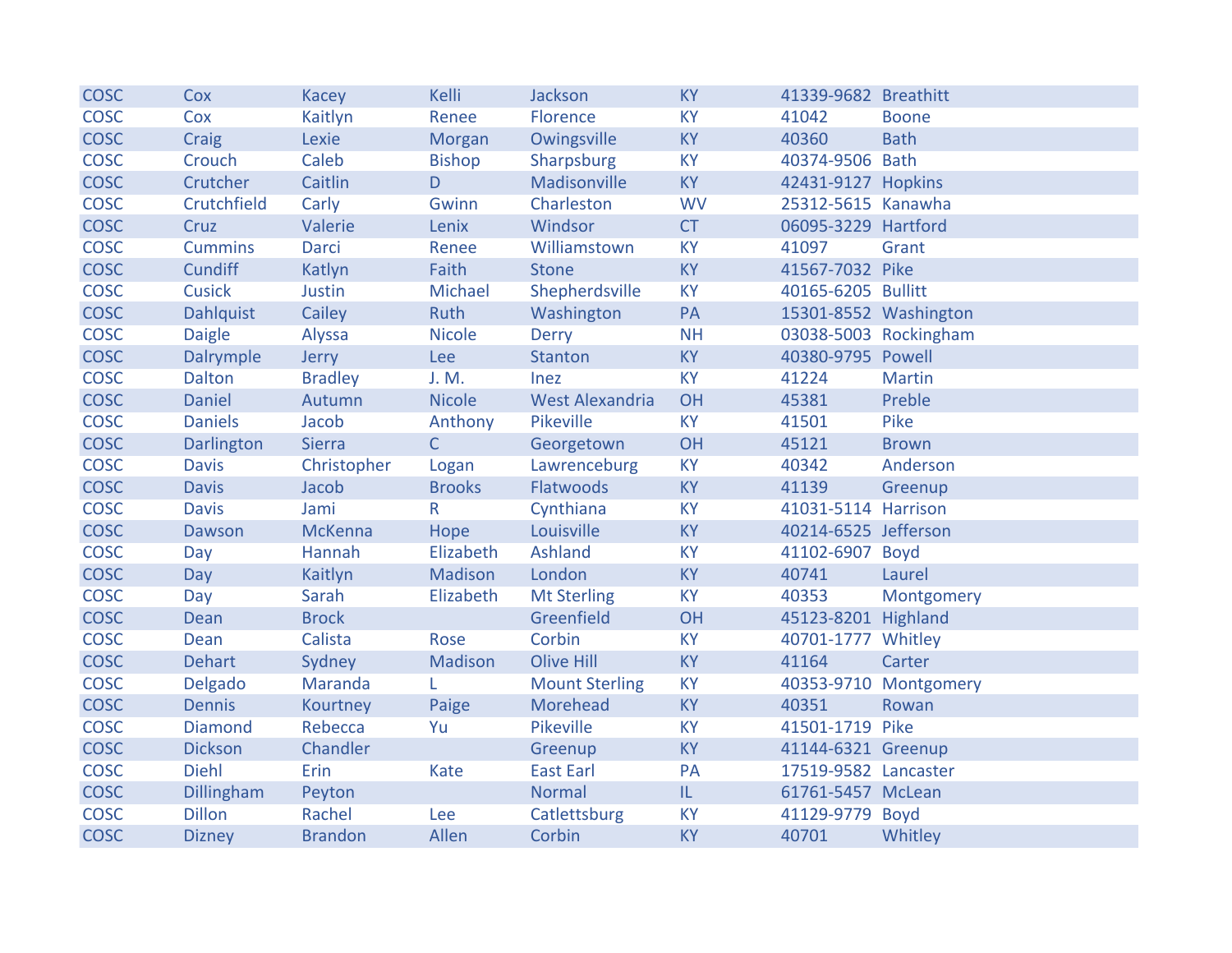| <b>COSC</b> | <b>Dodrill</b> | Maddie         | <b>Danielle</b>               | Asbury                | <b>WV</b> | 24916-9219 Greenbrier |                       |
|-------------|----------------|----------------|-------------------------------|-----------------------|-----------|-----------------------|-----------------------|
| <b>COSC</b> | Donovan        | Katelyn        | N.                            | <b>Paris</b>          | <b>KY</b> | 40361-2413 Bourbon    |                       |
| <b>COSC</b> | Dorn           | Abbigail       | Rene                          | Lambertville          | MI        | 48144                 | Monroe                |
| <b>COSC</b> | <b>Dotson</b>  | Claudia        | Morgan                        | Virgie                | <b>KY</b> | 41572-8862 Pike       |                       |
| <b>COSC</b> | Dowdy          | Emmalea        | Katherine                     | <b>South Shore</b>    | <b>KY</b> | 41175-9163 Greenup    |                       |
| <b>COSC</b> | <b>Drew</b>    | Cameron        | Rose                          | <b>Burlington</b>     | <b>KY</b> | 41005-9114 Boone      |                       |
| <b>COSC</b> | <b>Dreyer</b>  | Chase          | <b>Daniel</b>                 | <b>Holland</b>        | MI        | 49424-6166 Ottawa     |                       |
| <b>COSC</b> | <b>Druen</b>   | Maiyuki        | Ito                           | Shepherdsville        | <b>KY</b> | 40165                 | <b>Bullitt</b>        |
| <b>COSC</b> | <b>Druin</b>   | Allison        | Lee                           | Olaton                | <b>KY</b> | 42361-9721 Ohio       |                       |
| <b>COSC</b> | <b>Dunaway</b> | Leevi          | <b>Tanner</b>                 | <b>Maysville</b>      | <b>KY</b> | 41056                 | Mason                 |
| <b>COSC</b> | Durham         | <b>Kasie</b>   | Raeann                        | <b>Tipp City</b>      | OH        | 45371-9081 Miami      |                       |
| <b>COSC</b> | <b>Dutiel</b>  | Kobe           | <b>Drew</b>                   | South Webster         | OH        | 45682-8980 Scioto     |                       |
| <b>COSC</b> | <b>Duvall</b>  | Samantha       | Lillie-Ann                    | <b>Olive Hill</b>     | <b>KY</b> | 41164-7996 Carter     |                       |
| <b>COSC</b> | Eads           | Jeffrey        | Jacob                         | <b>Mount Sterling</b> | <b>KY</b> |                       | 40353-9388 Montgomery |
| <b>COSC</b> | Eads           | Mason          | <b>Tyler</b>                  | <b>Mount Sterling</b> | <b>KY</b> |                       | 40353-9388 Montgomery |
| <b>COSC</b> | Eastham        | <b>Kaitlin</b> | Elizabeth                     | Greenup               | <b>KY</b> | 41144-7149 Greenup    |                       |
| <b>COSC</b> | <b>Edwards</b> | Cory           | Evan                          | Chesapeake            | OH        | 45619-8566 Lawrence   |                       |
| <b>COSC</b> | Ehr            | Anna           | Grace                         | Lawrenceburg          | <b>KY</b> | 40342                 | Anderson              |
| <b>COSC</b> | Elam           | Jacob          | Wyatt                         | <b>West Liberty</b>   | <b>KY</b> | 41472-8999 Morgan     |                       |
| <b>COSC</b> | <b>Elkins</b>  | <b>Emily</b>   | Grace                         | Wurtland              | <b>KY</b> | 41144-1513 Greenup    |                       |
| <b>COSC</b> | <b>Elkins</b>  | Jana           | Lynn                          | Greenup               | <b>KY</b> | 41144-9266 Greenup    |                       |
| <b>COSC</b> | <b>Eller</b>   | Alexandria     | Lynn                          | <b>Inez</b>           | <b>KY</b> | 41224-8560 Martin     |                       |
| <b>COSC</b> | <b>Elliott</b> | Emily          | Grace                         | <b>Sandy Hook</b>     | <b>KY</b> | 41171                 | <b>Elliott</b>        |
| <b>COSC</b> | <b>Ellis</b>   | Aleah          | <b>Beth</b>                   | <b>Mason</b>          | OH        | 45040-5777 Warren     |                       |
| <b>COSC</b> | <b>Elmore</b>  | Chelsea        | Ruth                          | Middleburg            | <b>KY</b> | 42541                 | Casey                 |
| <b>COSC</b> | <b>Embry</b>   | Kyle           | Jacob                         | Hartford              | <b>KY</b> | 42347-9586 Ohio       |                       |
| <b>COSC</b> | Engell         | Sarah          | <b>Joy Grace</b>              | <b>Tyner</b>          | <b>KY</b> | 40486-8116 Jackson    |                       |
| <b>COSC</b> | Epperson       | <b>Breanna</b> | Hope                          | <b>Wallins Creek</b>  | <b>KY</b> | 40873                 | Harlan                |
| <b>COSC</b> | Ernst          | Austin         | Daniel                        | Pendleton             | <b>KY</b> | 40055                 | Henry                 |
| <b>COSC</b> | <b>Ernst</b>   | Sonny          | Edward                        | Morehead              | <b>KY</b> | 40351-9750 Rowan      |                       |
| <b>COSC</b> | Estep          | Sarah          | Elizabeth                     | <b>Science Hill</b>   | <b>KY</b> | 42553-9317 Pulaski    |                       |
| <b>COSC</b> | <b>Estes</b>   | Laura          | Lynn                          | Somerset              | <b>KY</b> | 42503-2508 Pulaski    |                       |
| <b>COSC</b> | <b>Estes</b>   | Sara           | Marie                         | Beattyville           | <b>KY</b> | 41311-8152 Lee        |                       |
| <b>COSC</b> | Evans          | Joy            | <b>Madison Bro Olive Hill</b> |                       | <b>KY</b> | 41164-6152 Carter     |                       |
| <b>COSC</b> | <b>Evans</b>   | Lauren         | Grace                         | Vanceburg             | <b>KY</b> | 41179                 | Lewis                 |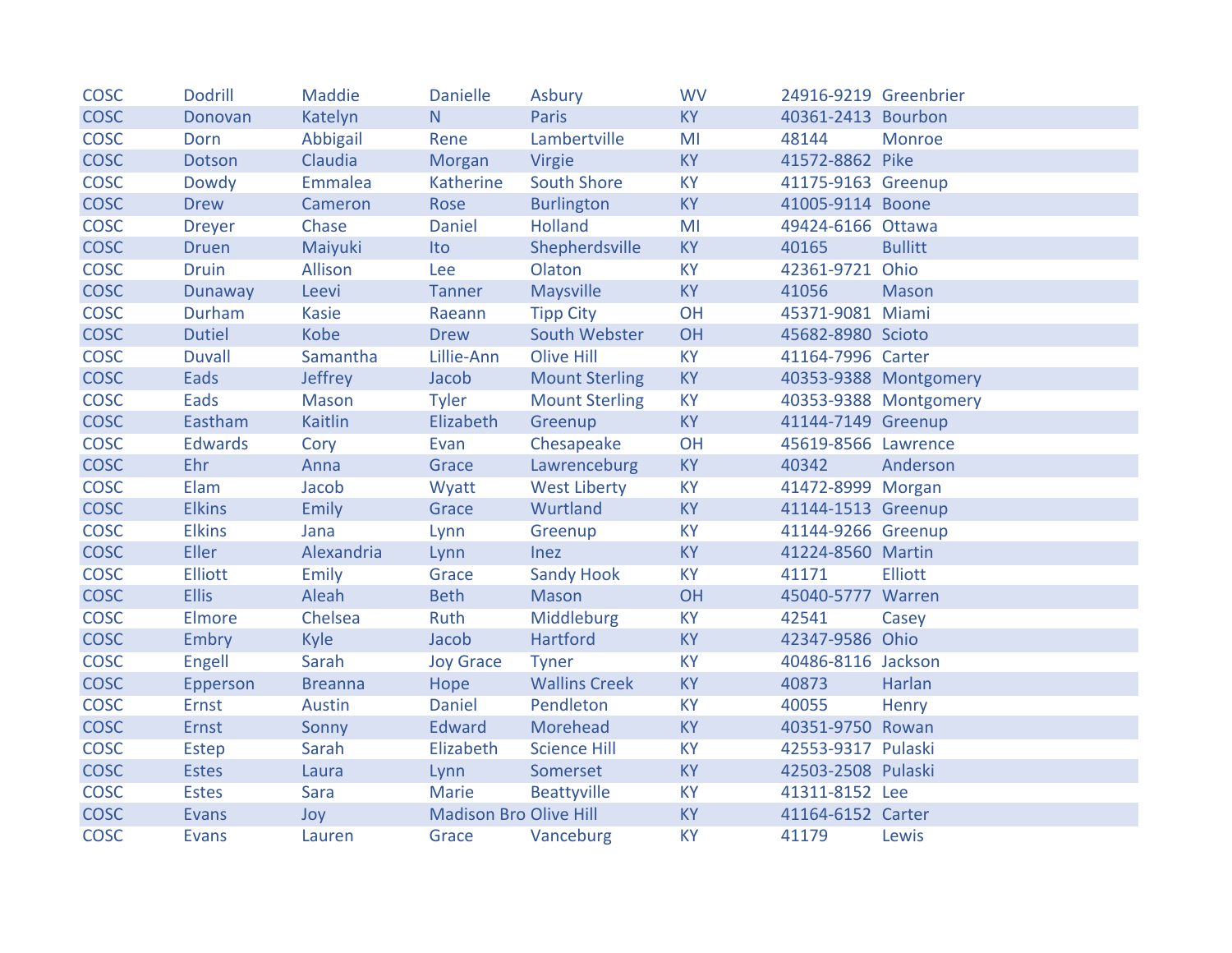| <b>COSC</b> | Evans         | Lyla            | Danae         | <b>Olive Hill</b>     | <b>KY</b> | 41164                | Carter                |
|-------------|---------------|-----------------|---------------|-----------------------|-----------|----------------------|-----------------------|
| <b>COSC</b> | <b>Evans</b>  | <b>Taylor</b>   | <b>Nicole</b> | Sonora                | <b>KY</b> | 42776-9423 Hardin    |                       |
| <b>COSC</b> | Eversole      | Holden          | <b>Taite</b>  | <b>Hazard</b>         | <b>KY</b> | 41701                | Perry                 |
| <b>COSC</b> | Fagan         | Abigail         | Elizabeth     | <b>Cumming</b>        | <b>GA</b> | 30040-8367 Forsyth   |                       |
| <b>COSC</b> | <b>Fails</b>  | Jasmine         | <b>Belle</b>  | Monroe                | OH        | 45050                | <b>Butler</b>         |
| <b>COSC</b> | Fairchild     | Charity         | Jolene        | Leburn                | <b>KY</b> | 41831-8953 Knott     |                       |
| <b>COSC</b> | Faudere       | Alexandria      | Paige         | Owingsville           | <b>KY</b> | 40360                | <b>Bath</b>           |
| <b>COSC</b> | Faughn        | <b>Stone</b>    | Evan          | <b>Mallie</b>         | <b>KY</b> | 41836-9056 Knott     |                       |
| <b>COSC</b> | Fazenbaker    | Benjamin        | Timothy       | Ashland               | <b>KY</b> | 41101                | <b>Boyd</b>           |
| <b>COSC</b> | Feltner       | <b>Alexis</b>   | Lida          | Wooton                | <b>KY</b> | 41776                | Leslie                |
| <b>COSC</b> | <b>Fields</b> | Andrew          | Cade          | <b>Pikeville</b>      | <b>KY</b> | 41501-6560 Pike      |                       |
| <b>COSC</b> | Findley       | Jalyn           | Rose          | <b>Burlington</b>     | <b>KY</b> | 41005-9359 Boone     |                       |
| <b>COSC</b> | Fischer       | Christen        | Faith         | Owingsville           | <b>KY</b> | 40360-8037 Bath      |                       |
| <b>COSC</b> | Fitzpatrick   | John            | Thomas        | Georgetown            | <b>KY</b> | 40324                | <b>Scott</b>          |
| <b>COSC</b> | Flannigan     | <b>Mollee</b>   | <b>Dayle</b>  | Vanceburg             | <b>KY</b> | 41179                | Lewis                 |
| <b>COSC</b> | Fleenor       | <b>Daniel</b>   | G             | Georgetown            | OH        | 45121-1416 Brown     |                       |
| <b>COSC</b> | Flesch        | Madelyn         |               | Covington             | <b>KY</b> | 41011-3628 Kenton    |                       |
| <b>COSC</b> | Fliehman      | Allison         | Jo            | Catlettsburg          | <b>KY</b> | 41129                | <b>Boyd</b>           |
| <b>COSC</b> | Flora         | Caitlin         | Elizabeth     | Independence          | <b>KY</b> | 41051-7562 Kenton    |                       |
| <b>COSC</b> | <b>Flynn</b>  | Aaron           | Patrick       | Lawrenceburg          | <b>KY</b> | 40342-9569 Anderson  |                       |
| <b>COSC</b> | Foit          | Gabriel         | Caleb         | <b>South Shore</b>    | <b>KY</b> | 41175-8023 Greenup   |                       |
| <b>COSC</b> | Foster        | Rachael         | Leanne        | Frankfort             | OH        | 45628-0266 Ross      |                       |
| <b>COSC</b> | Fouch         | Harrison        | MacKenzie     | Clearfield            | <b>KY</b> | 40313-9075 Rowan     |                       |
| <b>COSC</b> | Fout          | Tabitha         | D             | Ray                   | OH        | 45672-9623 Jackson   |                       |
| <b>COSC</b> | Fraley        | Alex            | Michael       | <b>Mount Sterling</b> | <b>KY</b> |                      | 40353-8228 Montgomery |
| <b>COSC</b> | Frame         | <b>Nickolas</b> | A.            | Maysville             | <b>KY</b> | 41056                | <b>Mason</b>          |
| <b>COSC</b> | Frazier       | Madison         | Chandler      | Oneida                | <b>KY</b> | 40972                | Clay                  |
| <b>COSC</b> | Frederick     | Rebecca         | Kathrine      | Lawrenceburg          | <b>KY</b> | 40342-9392 Anderson  |                       |
| <b>COSC</b> | Frisby        | Lauryn          | <b>Macy</b>   | <b>Oil Springs</b>    | <b>KY</b> | 41238-8917 Johnson   |                       |
| <b>COSC</b> | Fritzel       | <b>Hutton</b>   | Olivia        | Lawrene               | <b>KS</b> | 66049                | <b>Douglas</b>        |
| <b>COSC</b> | Frizzell      | Hayley          | <b>Brooke</b> | Salt Lick             | <b>KY</b> | 40371                | <b>Bath</b>           |
| <b>COSC</b> | Frye          | Katie           | Ann           | Greensburg            | PA        | 15601                | Westmoreland          |
| <b>COSC</b> | Fryer         | Sarah           | Jane          | Corbin                | <b>KY</b> | 40701-7530 Knox      |                       |
| <b>COSC</b> | Fryman        | Colleen         | R             | <b>Mount Olivet</b>   | <b>KY</b> | 41064-7510 Robertson |                       |
| <b>COSC</b> | Fryman        | <b>Dylan</b>    | <b>Taylor</b> | Lexington             | <b>KY</b> | 40517-4279 Fayette   |                       |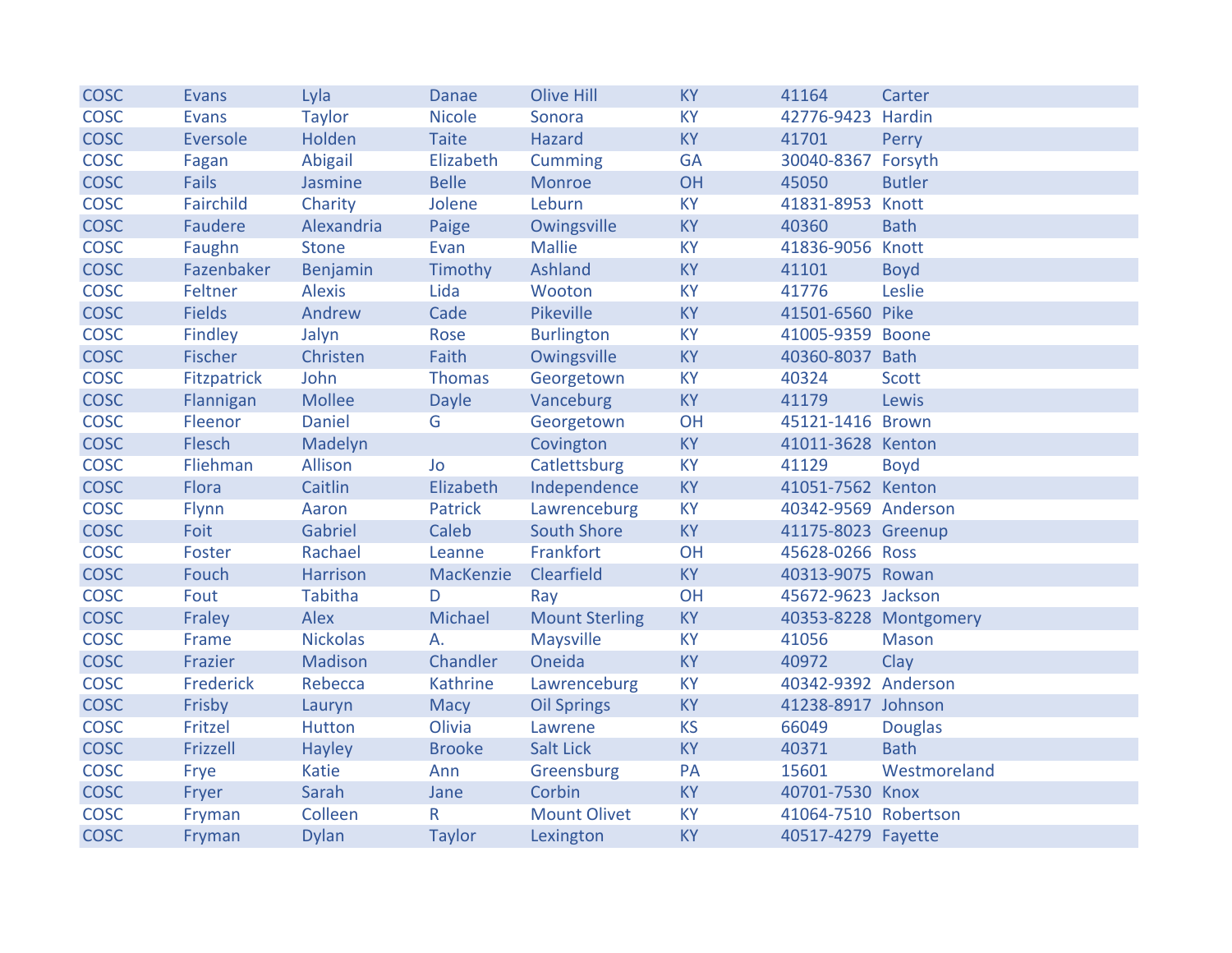| <b>COSC</b> | Fugate           | Jacqueline     |                          | Jackson               | <b>KY</b> | 41339-0552 Breathitt |                       |
|-------------|------------------|----------------|--------------------------|-----------------------|-----------|----------------------|-----------------------|
| <b>COSC</b> | <b>Fulkerson</b> | Jessica        | Michelle                 | Louisville            | <b>KY</b> | 40223-1016 Jefferson |                       |
| <b>COSC</b> | <b>Fuller</b>    | Kira           | <b>Danielle</b>          | Kimper                | <b>KY</b> | 41539                | Pike                  |
| <b>COSC</b> | <b>Fuller</b>    | Shelby         | N.                       | Henderson             | <b>KY</b> | 42420-4872 Henderson |                       |
| <b>COSC</b> | Gaffney          | Grace          |                          | <b>Danville</b>       | <b>KY</b> | 40422-8954 Boyle     |                       |
| <b>COSC</b> | Gagliano         | Matthew        | <b>Dominic</b>           | Morehead              | <b>KY</b> | 40351                | Rowan                 |
| <b>COSC</b> | Gailor           | Madeline       | Lee                      | Louisville            | <b>KY</b> | 40214-5379 Jefferson |                       |
| <b>COSC</b> | Gallenstein      | Kathryn        | Paige                    | Winchester            | <b>KY</b> | 40391-9685 Clark     |                       |
| <b>COSC</b> | Gallion          | Kayle          | Dawn                     | Grayson               | <b>KY</b> | 41143                | Carter                |
| <b>COSC</b> | Gawarecki        | Victoria       | Elizabeth                | Louisville            | <b>KY</b> | 40219                | Jefferson             |
| <b>COSC</b> | Gayheart         | Amanda         |                          | Clearfield            | <b>KY</b> | 40313-9795 Rowan     |                       |
| <b>COSC</b> | Gillispie        | Abigail        | Paige                    | Grayson               | <b>KY</b> | 41143-7583 Carter    |                       |
| <b>COSC</b> | Gilvin           | Franklin       | <b>Dee</b>               | <b>Green Valley</b>   | <b>AZ</b> | 85614-3821 Pima      |                       |
| <b>COSC</b> | Giovannini       | Anna           | Grace                    | Conway                | <b>AR</b> | 72034                | Conway                |
| <b>COSC</b> | Goetz            | Cassidy        | Faith                    | <b>Stanford</b>       | <b>KY</b> | 40484-8944 Lincoln   |                       |
| <b>COSC</b> | <b>Goins</b>     | <b>Destiny</b> | <b>Denise</b>            | Catlettsburg          | <b>KY</b> | 41129                | <b>Boyd</b>           |
| <b>COSC</b> | Goldie           | <b>Kennedy</b> | <b>Trace</b>             | <b>Mount Sterling</b> | <b>KY</b> |                      | 40353-8249 Montgomery |
| <b>COSC</b> | Gooslin          | Jacob          | Connor                   | Lexington             | <b>KY</b> | 40509-6900 Fayette   |                       |
| <b>COSC</b> | Grabowski        | Shannon        | Christiana-Sc Louisville |                       | <b>KY</b> | 40222                | Jefferson             |
| <b>COSC</b> | Grau             | Shelby         | Lynn                     | Williamsburg          | OH        | 45176                | <b>Brown</b>          |
| <b>COSC</b> | Grayson          | Alexandra      | <b>Mattingly</b>         | Louisa                | <b>KY</b> | 41230                | Lawrence              |
| <b>COSC</b> | Grayson          | William        | Luke                     | Rush                  | <b>KY</b> | 41168                | <b>Boyd</b>           |
| <b>COSC</b> | Green            | Ariel          | Hembree                  | Arlington             | <b>WA</b> | 98223                | Snohomish             |
| <b>COSC</b> | Greene           | John           | Frank                    | Lexington             | <b>KY</b> | 40515-9535 Fayette   |                       |
| <b>COSC</b> | Greenhill        | Jacob          | N                        | <b>Olive Hill</b>     | <b>KY</b> | 41164                | Carter                |
| <b>COSC</b> | Griffith         | Joshua         | <b>David</b>             | Kimper                | <b>KY</b> | 41539                | Pike                  |
| <b>COSC</b> | Griffith         | Richard        | Landon                   | <b>Sandy Hook</b>     | <b>KY</b> | 41171-0406 Elliott   |                       |
| <b>COSC</b> | <b>Grimes</b>    | Andrea         | <b>Nicole</b>            | Lebanon               | OH        | 45036-7804 Warren    |                       |
| <b>COSC</b> | Grosser          | Kayla          | M                        | Florence              | <b>KY</b> | 41042-7847 Boone     |                       |
| <b>COSC</b> | Grupe            | <b>Dylan</b>   | Charon                   | Lexington             | <b>KY</b> | 40514                | Fayette               |
| <b>COSC</b> | Guimond          | Nakayla        |                          | Morehead              | <b>KY</b> | 40351                | Rowan                 |
| <b>COSC</b> | <b>Gullett</b>   | Courtney       | <b>Danielle</b>          | Salyersville          | <b>KY</b> | 41465                | <b>Magoffin</b>       |
| <b>COSC</b> | Gundler          | Emma           | Claire                   | Blanchester           | OH        | 45107                | Clinton               |
| <b>COSC</b> | <b>Hacker</b>    | Chayla         | <b>Nicole</b>            | Manchester            | <b>KY</b> | 40962                | Clay                  |
| <b>COSC</b> | <b>Hackworth</b> | Joseph         | Anthony                  | La Grange             | <b>KY</b> | 40031                | Oldham                |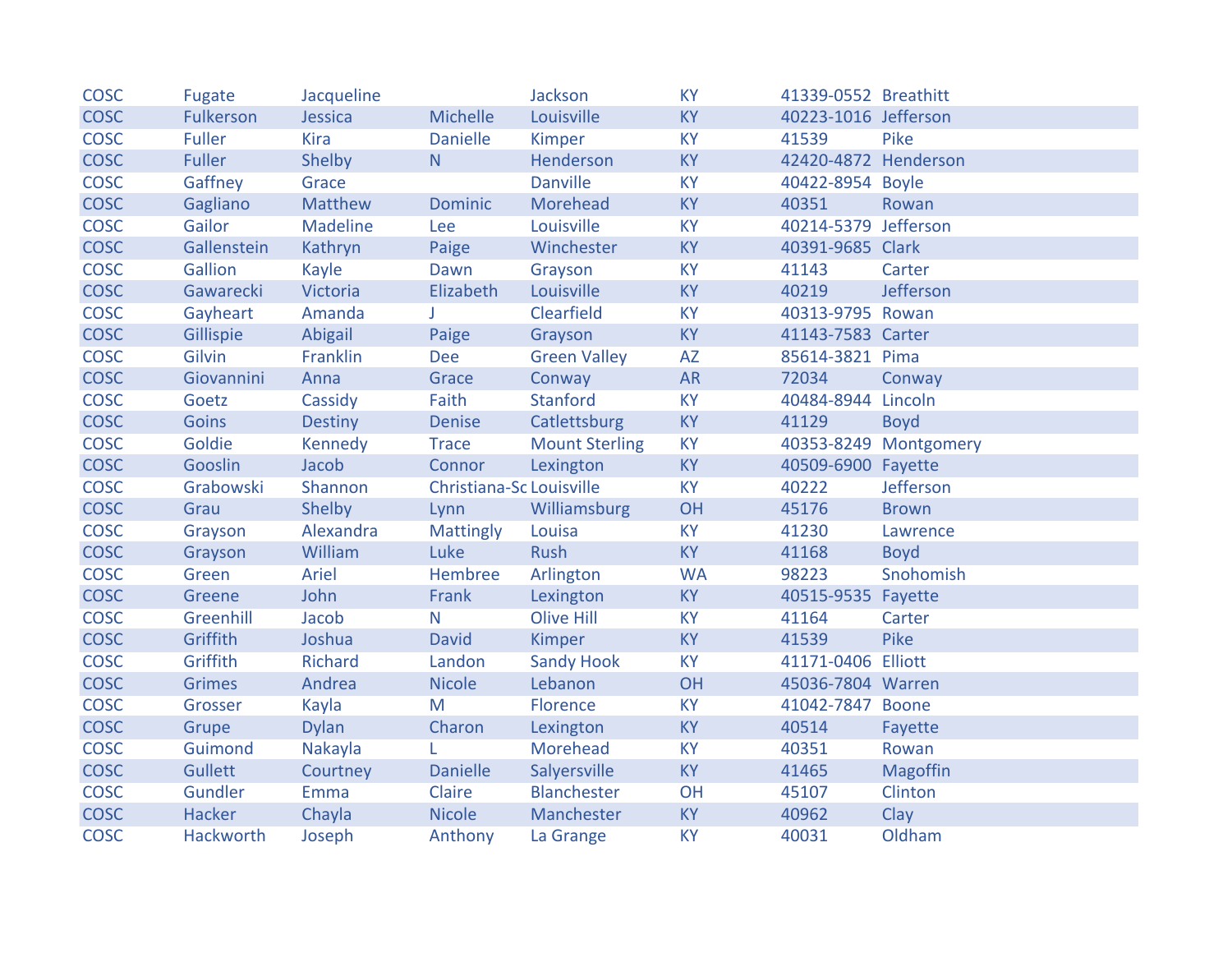| <b>COSC</b> | <b>Hagy</b>     | Alexandria     | Grace          | Pikeville             | <b>KY</b> | 41502               | Pike                  |
|-------------|-----------------|----------------|----------------|-----------------------|-----------|---------------------|-----------------------|
| <b>COSC</b> | Hale            | Kenzi          | P              | Pikeville             | <b>KY</b> | 41501               | Pike                  |
| <b>COSC</b> | Hale            | MacKenzie      | Shay           | <b>Sandy Hook</b>     | <b>KY</b> | 41171-8618 Elliott  |                       |
| <b>COSC</b> | Hall            | Andrew         | <b>Douglas</b> | Denver                | <b>KY</b> | 41222               | Johnson               |
| <b>COSC</b> | Hall            | Maui           | <b>Darae</b>   | <b>Topmost</b>        | <b>KY</b> | 41862-8903 Knott    |                       |
| <b>COSC</b> | Hall            | Toby           | Joe            | Pikeville             | <b>KY</b> | 41501               | Pike                  |
| <b>COSC</b> | <b>Hallock</b>  | Sarah          | Juliette       | Morehead              | <b>KY</b> | 40351               | Rowan                 |
| <b>COSC</b> | Hamilton        | Randi          | Dawn           | Cache                 | OK        | 73527-4008 Comanche |                       |
| <b>COSC</b> | Hamilton        | Savannah       | Constance      | Morehead              | <b>KY</b> | 40351-8096 Rowan    |                       |
| <b>COSC</b> | Hamm            | <b>Brannan</b> | Lane           | Paris                 | <b>KY</b> | 40361               | <b>Bourbon</b>        |
| <b>COSC</b> | Hamm            | Jessica        | <b>Noel</b>    | South Vienna          | OH        | 45369               | <b>Clark</b>          |
| <b>COSC</b> | <b>Hammonds</b> | Emily          |                | Morehead              | <b>KY</b> | 40351-7088 Rowan    |                       |
| <b>COSC</b> | <b>Hammons</b>  | Madison        | M              | <b>Mount Sterling</b> | <b>KY</b> |                     | 40353-5157 Montgomery |
| <b>COSC</b> | Hampton         | Payton         | Cole           | <b>Hazel Green</b>    | <b>KY</b> | 41332-8926 Morgan   |                       |
| <b>COSC</b> | Hampton         | Ragen          | M              | Georgetown            | <b>KY</b> | 40324               | <b>Scott</b>          |
| <b>COSC</b> | Hansen          | Skyler         | <b>Noel</b>    | Johnsburg             | IL.       | 60051-6365 McHenry  |                       |
| <b>COSC</b> | Hanshaw         | Hannah         | <b>Nicole</b>  | Olive Hill            | <b>KY</b> | 41164-0230 Carter   |                       |
| <b>COSC</b> | Hanshaw         | Madison        | Paige          | Olive Hill            | <b>KY</b> | 41164-8723 Carter   |                       |
| <b>COSC</b> | Hargett         | <b>Kelsey</b>  | Marie          | Augusta               | <b>KY</b> | 41002               | <b>Bracken</b>        |
| <b>COSC</b> | <b>Hargis</b>   | <b>Charles</b> | Isaiah         | Eubank                | <b>KY</b> | 42567-9660 Lincoln  |                       |
| <b>COSC</b> | Harmon          | Megan          | Rae            | Flemingsburg          | KY        | 41041-8205 Fleming  |                       |
| <b>COSC</b> | Harper          | <b>Skyler</b>  | Peyton         | <b>Olive Hill</b>     | <b>KY</b> | 41164-4080 Elliott  |                       |
| <b>COSC</b> | Harrell         | Kassandra      | Christine      | Lackey                | <b>KY</b> | 41643-9012 Knott    |                       |
| <b>COSC</b> | <b>Harris</b>   | <b>Kirsten</b> | Rae            | Frenchburg            | <b>KY</b> | 40322-0183 Menifee  |                       |
| <b>COSC</b> | <b>Harrison</b> | <b>Blake</b>   | Aaron          | Irvine                | <b>KY</b> | 40336-9474 Estill   |                       |
| <b>COSC</b> | Harrod          | Jacob          | Alan           | Frankfort             | <b>KY</b> | 40601-9095 Franklin |                       |
| <b>COSC</b> | <b>Hart</b>     | Wyatt          | <b>Boone</b>   | Owingsville           | <b>KY</b> |                     | 40360-7000 Montgomery |
| <b>COSC</b> | Haselip         | Alexandria     | Renee          | <b>South Shore</b>    | <b>KY</b> | 41175-7549 Greenup  |                       |
| <b>COSC</b> | <b>Hayes</b>    | Leah           | <b>Nicole</b>  | Southgate             | <b>KY</b> | 41071-3142 Campbell |                       |
| <b>COSC</b> | <b>Hayes</b>    | Riley          | Maddison       | Walton                | <b>KY</b> | 41094               | <b>Boone</b>          |
| <b>COSC</b> | Hazlett         | Morgan         | E              | Winchester            | <b>KY</b> | 40391               | <b>Clark</b>          |
| <b>COSC</b> | Heckman         | Audrey         | Ann            | <b>Berea</b>          | <b>KY</b> | 40403-1734 Madison  |                       |
| <b>COSC</b> | Helphenstine    | Sarah          | <b>Nicole</b>  | Maysville             | <b>KY</b> | 41056-9426 Mason    |                       |
| <b>COSC</b> | Henderson       | <b>Baylee</b>  | Morgan         | Catlettsburg          | <b>KY</b> | 41129-8318 Boyd     |                       |
| <b>COSC</b> | Hensley         | Kennedy        | Grace          | Paris                 | <b>KY</b> | 40361-9718 Bourbon  |                       |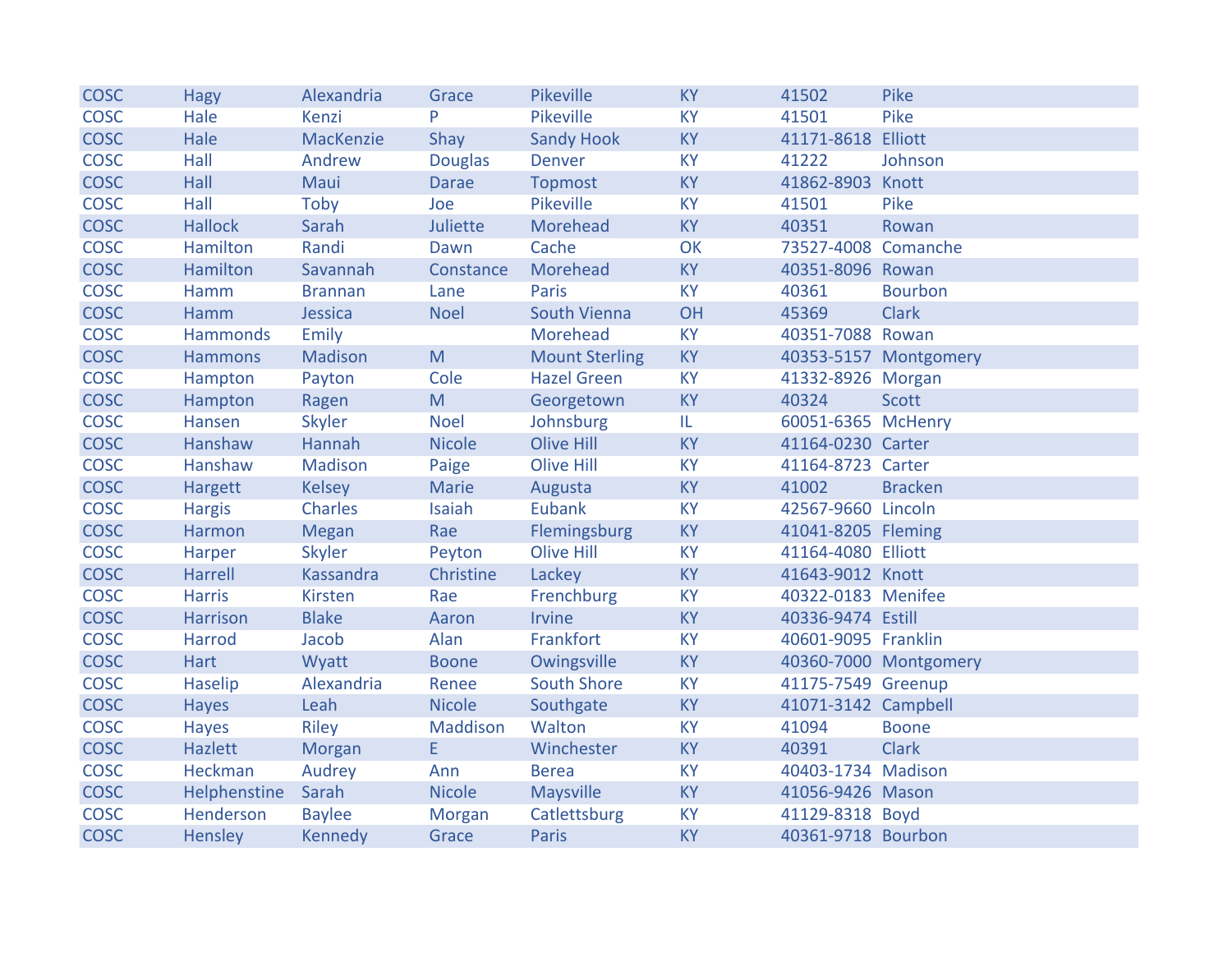| <b>COSC</b> | Hereford             | Elizabeth      | Gayle                      | Irvine              | <b>KY</b> | 40336-7717 Estill    |                 |
|-------------|----------------------|----------------|----------------------------|---------------------|-----------|----------------------|-----------------|
| <b>COSC</b> | Hezseltine           | Matthew        | Robert                     | Morehead            | <b>KY</b> | 40351                | Rowan           |
| <b>COSC</b> | <b>Hicks</b>         | Lannah         | <b>Noel</b>                | Wayland             | <b>KY</b> | 41666-6811 Floyd     |                 |
| <b>COSC</b> | <b>Hicks</b>         | <b>Tiffany</b> | <b>Jo</b>                  | <b>Brooksville</b>  | <b>KY</b> | 41004                | <b>Bracken</b>  |
| <b>COSC</b> | <b>Hill-Childers</b> | Tayanita       | <b>Kwaine</b>              | Lexington           | <b>KY</b> | 40513-1448 Fayette   |                 |
| <b>COSC</b> | Hinkle               | Christopher    | Allen                      | Paris               | <b>KY</b> | 40361-9573 Bourbon   |                 |
| <b>COSC</b> | Hinson               | Ryan           | Nathaniel                  | <b>Rock Hill</b>    | <b>SC</b> | 29732                | York            |
| <b>COSC</b> | <b>Hitchcock</b>     | <b>Brady</b>   | <b>John-Richard Auxier</b> |                     | <b>KY</b> | 41602-9220 Floyd     |                 |
| <b>COSC</b> | <b>Hodges</b>        | <b>Taylor</b>  | <b>Nicole</b>              | <b>Floyds Knobs</b> | IN        | 47119-8641 Floyd     |                 |
| <b>COSC</b> | Hogan                | Michael        | <b>Burke</b>               | Louisa              | <b>KY</b> | 41230-1377 Lawrence  |                 |
| <b>COSC</b> | Holbrook             | Zachary        | <b>Neil</b>                | Slemp               | <b>KY</b> | 41763-8903 Perry     |                 |
| <b>COSC</b> | Hollingsworth Emily  |                | Marie                      | Ashland             | <b>KY</b> | 41101                | <b>Boyd</b>     |
| <b>COSC</b> | <b>Holmes</b>        | Alexandra      | Kathleen                   | <b>Mayslick</b>     | <b>KY</b> | 41055-8703 Mason     |                 |
| <b>COSC</b> | Holtzclaw            | <b>Devin</b>   | <b>Neal</b>                | Eubank              | <b>KY</b> | 42567-9609 Pulaski   |                 |
| <b>COSC</b> | Holtzclaw            | Lexie          | Addison                    | Eubank              | <b>KY</b> | 42567-9609 Pulaski   |                 |
| <b>COSC</b> | Hoover               | <b>Blake</b>   | D                          | Richmond            | <b>KY</b> | 40475-1828 Madison   |                 |
| <b>COSC</b> | Horn                 | Allison        | K                          | Inez                | <b>KY</b> | 41224-8720 Martin    |                 |
| <b>COSC</b> | Horn                 | Kyla           | Rayelle                    | Inez                | <b>KY</b> | 41224-0619 Martin    |                 |
| <b>COSC</b> | Horton               | Kamron         | Michael                    | Flatwoods           | <b>KY</b> | 41139-1253 Greenup   |                 |
| <b>COSC</b> | Houser               | Lauren         | Michelle                   | Louisville          | <b>KY</b> | 40217-1109 Jefferson |                 |
| <b>COSC</b> | Howard               | Christopher    | S.                         | <b>Clay City</b>    | <b>KY</b> | 40312-9677 Powell    |                 |
| <b>COSC</b> | Howard               | Emilei         | $\mathsf T$                | Salyersville        | <b>KY</b> | 41465-9514 Magoffin  |                 |
| <b>COSC</b> | Howard               | Erika          | Marie                      | <b>Clay City</b>    | <b>KY</b> | 40312                | Powell          |
| <b>COSC</b> | Howard               | James          | Morgan                     | Salyersville        | <b>KY</b> | 41465                | <b>Magoffin</b> |
| <b>COSC</b> | Howard               | Kyle           | Thomas                     | Salyersville        | <b>KY</b> | 41465-8666 Magoffin  |                 |
| <b>COSC</b> | Howard               | Madison        | $\mathsf{C}$               | Olympia             | <b>KY</b> | 40358-0000 Bath      |                 |
| <b>COSC</b> | Howard               | Madison        | Renae                      | Hazard              | <b>KY</b> | 41701                | Perry           |
| <b>COSC</b> | Hubbard              | Ashley         | Morgan                     | Winchester          | OH        | 45697-9486 Adams     |                 |
| <b>COSC</b> | Hudson               | Josiah         | Michael                    | <b>South Shore</b>  | <b>KY</b> | 41175-7937 Greenup   |                 |
| <b>COSC</b> | Hufana               | <b>Keller</b>  | Elisabeth                  | Lexington           | <b>KY</b> | 40502-1538 Fayette   |                 |
| <b>COSC</b> | <b>Huffman</b>       | Sarah          | Louise                     | Walton              | <b>KY</b> | 41094                | <b>Boone</b>    |
| <b>COSC</b> | <b>Hughes</b>        | Samantha       | Rae                        | Nicholasville       | <b>KY</b> | 40356-9534 Jessamine |                 |
| <b>COSC</b> | Hull                 | Allison        | Renee                      | <b>Berea</b>        | <b>KY</b> | 40403                | Madison         |
| <b>COSC</b> | Hulsman              | Abigail        | Kierney                    | Cincinnati          | OH        | 45233-4934 Hamilton  |                 |
| <b>COSC</b> | <b>Hurlburt</b>      | Cali           | L.                         | Lawrenceburg        | <b>KY</b> | 40342                | Anderson        |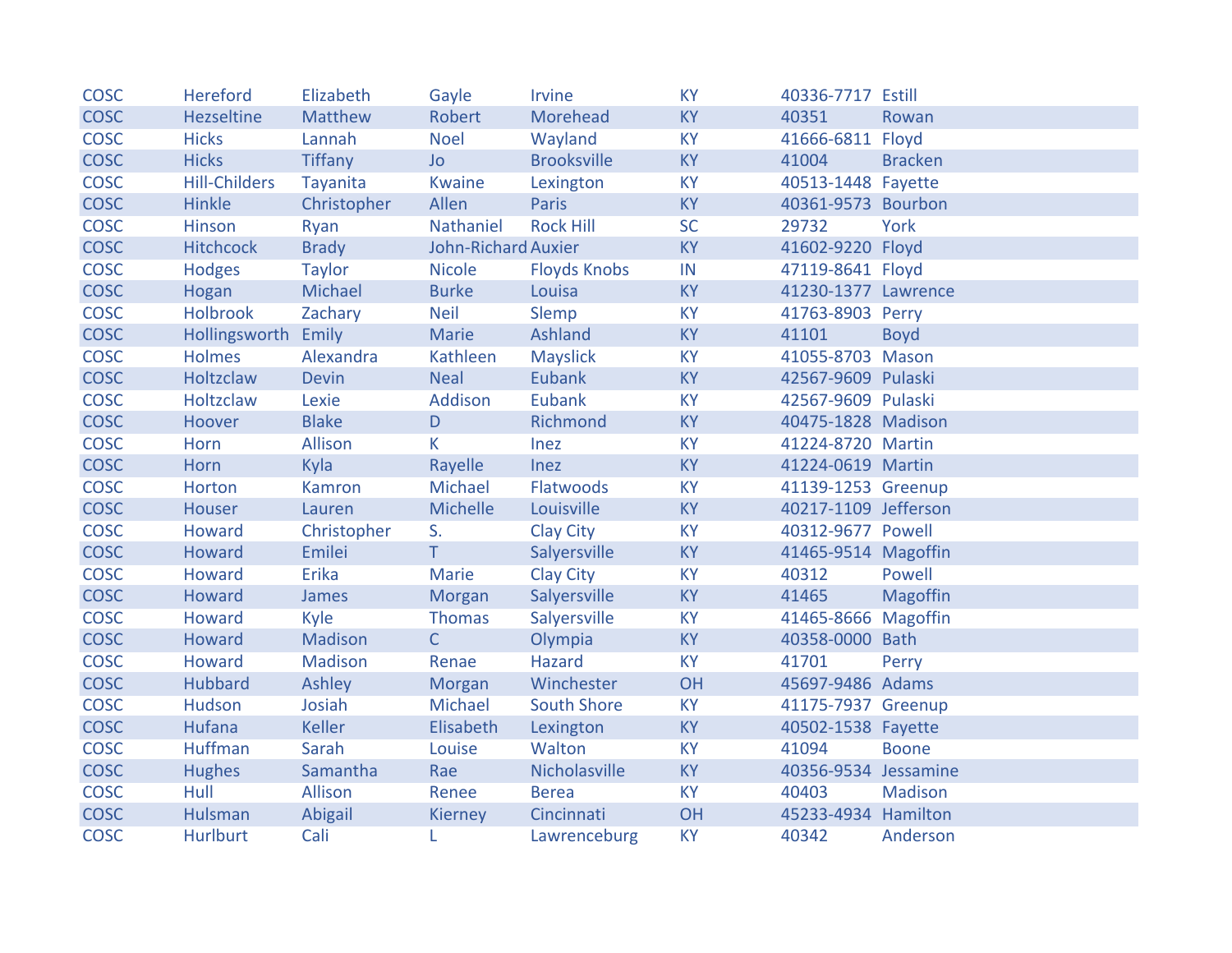| <b>COSC</b> | Hutcherson      | <b>Startus</b> | Almonzo         | Fairhope                | <b>AL</b> | 36532                 | <b>Baldwin</b>        |
|-------------|-----------------|----------------|-----------------|-------------------------|-----------|-----------------------|-----------------------|
| <b>COSC</b> | Iloegbunam      | Chisom         | Victoria        | Union                   | <b>KY</b> | 41091                 | <b>Boone</b>          |
| <b>COSC</b> | <b>Isaac</b>    | Mariah         | Paige           | <b>Olive Hill</b>       | <b>KY</b> | 41164-9567            | Carter                |
| <b>COSC</b> | <b>Isaac</b>    | <b>Mason</b>   |                 | Salyersville            | <b>KY</b> | 41465                 | <b>Magoffin</b>       |
| <b>COSC</b> | <b>Ives</b>     | Ashley         | Rose            | Florence                | <b>KY</b> | 41042                 | <b>Boone</b>          |
| <b>COSC</b> | Jackson         | Amber          | <b>Nicole</b>   | Warbranch               | <b>KY</b> | 40874-7017 Leslie     |                       |
| <b>COSC</b> | Jaco            | Anna           | Marie           | Greenup                 | <b>KY</b> | 41144-7034 Greenup    |                       |
| <b>COSC</b> | James           | Emily          | T.              | <b>Cold Spring</b>      | <b>KY</b> | 41076-8712 Campbell   |                       |
| <b>COSC</b> | James           | Erica          |                 | <b>Huber Heights</b>    | OH        |                       | 45424-4350 Montgomery |
| <b>COSC</b> | Johns           | Gabriel        | Gene            | Grayson                 | <b>KY</b> | 41143                 | Carter                |
| <b>COSC</b> | Johns           | Rachel         | Hannah          | North Babylon           | <b>NY</b> | 11703-2704 Suffolk    |                       |
| <b>COSC</b> | Johnson         | <b>Dylan</b>   | <b>Reid</b>     | <b>Villa Hills</b>      | <b>KY</b> | 41017                 | Kenton                |
| <b>COSC</b> | Johnson         | Ellie          | <b>Jo</b>       | Wheelersburg            | OH        | 45694-7915 Scioto     |                       |
| <b>COSC</b> | Johnson         | Heather        |                 | <b>Stanton</b>          | <b>KY</b> | 40380-1762 Powell     |                       |
| <b>COSC</b> | Johnson         | Jacob          | <b>Todd</b>     | De Mossville            | <b>KY</b> | 41033-8942 Pendleton  |                       |
| <b>COSC</b> | Johnson         | Jesse          | $C_{\cdot}$     | <b>West Liberty</b>     | <b>KY</b> | 41472-8942 Morgan     |                       |
| <b>COSC</b> | Johnson         | <b>Maria</b>   | <b>Elaine</b>   | <b>Mount Sterling</b>   | <b>KY</b> | 40353                 | Powell                |
| <b>COSC</b> | Jones           | <b>Brooke</b>  | S.              | <b>Morning View</b>     | <b>KY</b> | 41063-9657 Kenton     |                       |
| <b>COSC</b> | <b>Jones</b>    | Crystal        |                 | <b>Bowling Green</b>    | <b>KY</b> | 42104-6367 Warren     |                       |
| <b>COSC</b> | Jordan          | Jera           | <b>Bryanne</b>  | Lebanon                 | OH        | 45036-9126 Warren     |                       |
| <b>COSC</b> | Jordan          | Tania          |                 | Morehead                | <b>KY</b> | 40351-7631 Rowan      |                       |
| <b>COSC</b> | Kanu            | Sayyid         |                 | Morehead                | <b>KY</b> | 40351                 | Rowan                 |
| <b>COSC</b> | <b>Keating</b>  | Hannah         | <b>Beatrice</b> | <b>Liberty Township</b> | OH        | 45011                 | <b>Butler</b>         |
| <b>COSC</b> | Keeton          | <b>Krystal</b> | Alexa           | Raceland                | <b>KY</b> | 41169-1025 Greenup    |                       |
| <b>COSC</b> | <b>Kelsch</b>   | Jerica         | Faye            | Augusta                 | <b>KY</b> | 41002-8933 Bracken    |                       |
| <b>COSC</b> | <b>Kendrick</b> | <b>Taylor</b>  | Jo              | Morehead                | <b>KY</b> | 40351-9594 Rowan      |                       |
| <b>COSC</b> | Kennedy         | Peyton         | Corinne         | Cincinnati              | OH        | 45244-3622 Hamilton   |                       |
| <b>COSC</b> | <b>Kidd</b>     | Deanna         | <b>Nicole</b>   | <b>Auxier</b>           | <b>KY</b> | 41602                 | Floyd                 |
| <b>COSC</b> | Kidwell         | <b>Tanner</b>  | Q               | Hamersville             | OH        | 45130-8700 Brown      |                       |
| <b>COSC</b> | <b>King</b>     | Akira          | Montana         | <b>Mount Vernon</b>     | <b>KY</b> | 40456-7724 Rockcastle |                       |
| <b>COSC</b> | <b>King</b>     | Maya           | Jade            | Morehead                | <b>KY</b> | 40351                 | Rowan                 |
| <b>COSC</b> | Kingery         | Kirya          |                 | Ona                     | <b>WV</b> | 25545-9774 Cabell     |                       |
| <b>COSC</b> | <b>Kirk</b>     | Luke           | <b>Dalton</b>   | Catlettsburg            | <b>KY</b> | 41129-8193 Boyd       |                       |
| <b>COSC</b> | <b>Kiser</b>    | Cyndol         | Lynann          | <b>Whitley City</b>     | <b>KY</b> | 42653-4005 McCreary   |                       |
| <b>COSC</b> | <b>Kiser</b>    | <b>Derrick</b> | Nathan          | <b>Olive Hill</b>       | <b>KY</b> | 41164-0463 Carter     |                       |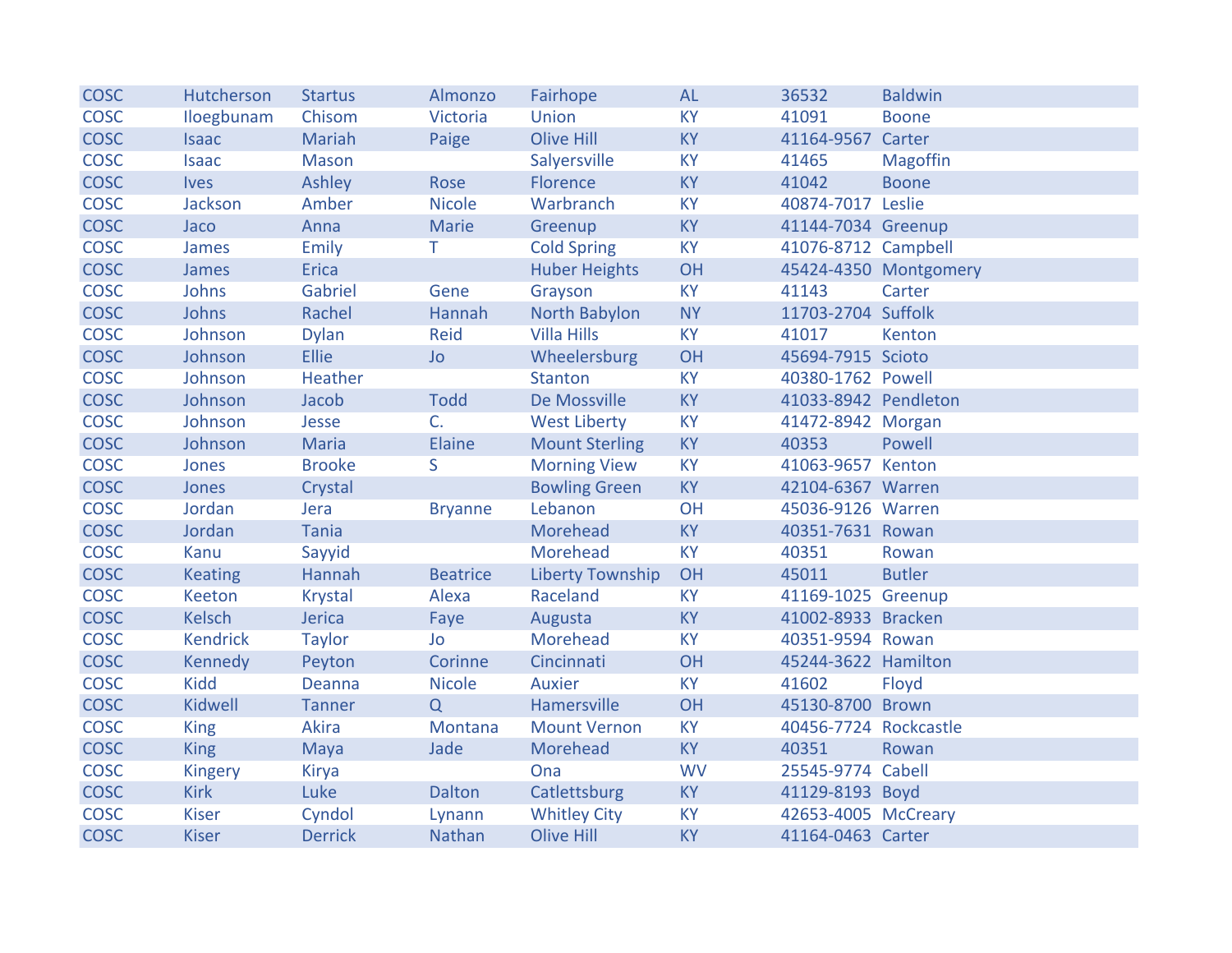| <b>COSC</b> | Klopp          | <b>Breanna</b>  | <b>Nicole</b> | <b>Mallie</b>              | <b>KY</b> | 41836                | Knott                 |         |
|-------------|----------------|-----------------|---------------|----------------------------|-----------|----------------------|-----------------------|---------|
| <b>COSC</b> | Knecht         | <b>Destiny</b>  | <b>Nicole</b> | Alexandria                 | <b>KY</b> | 41001                | Campbell              |         |
| <b>COSC</b> | Knight         | Keaghan         | Alexander     | Henderson                  | <b>KY</b> | 42420                | Henderson             |         |
| <b>COSC</b> | Knueven        | Matthew         | Cooper        | Loveland                   | OH        | 45140-6295 Clermont  |                       |         |
| <b>COSC</b> | Knupp          | Richard         | M.            | Russell                    | <b>KY</b> | 41169                | Greenup               |         |
| <b>COSC</b> | Koch           | Alina-Sophie    |               | Metzingen                  |           |                      |                       | Germany |
| <b>COSC</b> | Koester        | Lauren          | Michelle      | Greensburg                 | IN        | 47240                | Decatur               |         |
| <b>COSC</b> | <b>Korossy</b> | <b>Justin</b>   | Peter         | <b>Mt Sterling</b>         | <b>KY</b> |                      | 40353-9662 Montgomery |         |
| <b>COSC</b> | <b>Kouns</b>   | <b>Karrie</b>   | Lea           | Morehead                   | <b>KY</b> | 40351                | Rowan                 |         |
| <b>COSC</b> | Krumpelman     | <b>Alexis</b>   | Katherine     | Covington                  | <b>KY</b> | 41017-9506 Kenton    |                       |         |
| <b>COSC</b> | <b>Kunz</b>    | Lauryn          | $\mathsf{N}$  | Imperial                   | <b>MO</b> | 63052-4066 Jefferson |                       |         |
| <b>COSC</b> | Labine         | Khloe           |               | Blythewood                 | <b>SC</b> | 29016-9204 Richland  |                       |         |
| COSC        | Lacefield      | Rex             | Alan          | Corbin                     | <b>KY</b> | 40701-6207 Knox      |                       |         |
| <b>COSC</b> | Lacey          | Cassidy         | Joann         | Williamstown               | <b>KY</b> | 41097-9415 Grant     |                       |         |
| <b>COSC</b> | Lagoy          | <b>Taylor</b>   | Josephine     | Morehead                   | <b>KY</b> | 40351                | Curry                 |         |
| <b>COSC</b> | Lands          | <b>Tristan</b>  | L.            | Morehead                   | <b>KY</b> | 40351-7810 Rowan     |                       |         |
| <b>COSC</b> | Lawill         | Meghan          | T.            | <b>Mount Sterling</b>      | <b>KY</b> |                      | 40353-9474 Montgomery |         |
| <b>COSC</b> | Lawrence       | <b>Molly</b>    | Faythe        | <b>Mount Washington KY</b> |           | 40047                | <b>Bullitt</b>        |         |
| <b>COSC</b> | Lawson         | Alex            |               | <b>South Shore</b>         | <b>KY</b> | 41175                | Greenup               |         |
| <b>COSC</b> | <b>LeBoeuf</b> | Charlene        | Madilyn       | Frenchburg                 | <b>KY</b> | 40322-8942 Menifee   |                       |         |
| <b>COSC</b> | Leduc          | Shane           | <b>Thomas</b> | Morehead                   | <b>KY</b> | 40351                | Rowan                 |         |
| <b>COSC</b> | Lee            | <b>Tayla</b>    | M             | Reynoldsburg               | OH        | 43068-1706 Franklin  |                       |         |
| <b>COSC</b> | Lemaster       | Abby            | Jean          | <b>West Liberty</b>        | <b>KY</b> | 41472-0000 Morgan    |                       |         |
| <b>COSC</b> | Lemaster       | <b>Alexis</b>   | Paige         | Salyersville               | <b>KY</b> | 41465-7168 Magoffin  |                       |         |
| <b>COSC</b> | Lemaster       | <b>Nicholas</b> | Edward        | Salyersville               | <b>KY</b> | 41465-8841 Magoffin  |                       |         |
| <b>COSC</b> | Lenz           | <b>Tucker</b>   | T.            | Lexington                  | <b>KY</b> | 40509-9421 Fayette   |                       |         |
| <b>COSC</b> | Lester         | Allie           | Dawn          | Ashland                    | <b>KY</b> | 41101                | Carter                |         |
| <b>COSC</b> | Lewis          | <b>Dalton</b>   | Cole          | <b>Sterling</b>            | <b>VA</b> | 20165-5826 Loudoun   |                       |         |
| <b>COSC</b> | Lewis          | Jacob           | Allen         | Wheelersburg               | OH        | 45694                | <b>Scioto</b>         |         |
| <b>COSC</b> | <b>Lewis</b>   | Michaela        | $\mathsf{A}$  | Ashland                    | <b>KY</b> | 41102-5801 Boyd      |                       |         |
| <b>COSC</b> | Lewis          | <b>Molly</b>    | Jo            | <b>Sandy Hook</b>          | <b>KY</b> | 41171-7784 Elliott   |                       |         |
| <b>COSC</b> | Lile           | Olivia          | J.            | Shepherdsville             | <b>KY</b> | 40165                | <b>Bullitt</b>        |         |
| <b>COSC</b> | Little         | <b>Brooklyn</b> | <b>Taylor</b> | Jackson                    | <b>KY</b> | 41339                | <b>Breathitt</b>      |         |
| <b>COSC</b> | Little         | Garrett         | Owen          | Morehead                   | <b>KY</b> | 40351-0000 Rowan     |                       |         |
| <b>COSC</b> | Lockett        | Jordin          | Pearl         | <b>El Mirage</b>           | <b>AZ</b> | 85335-4377 Maricopa  |                       |         |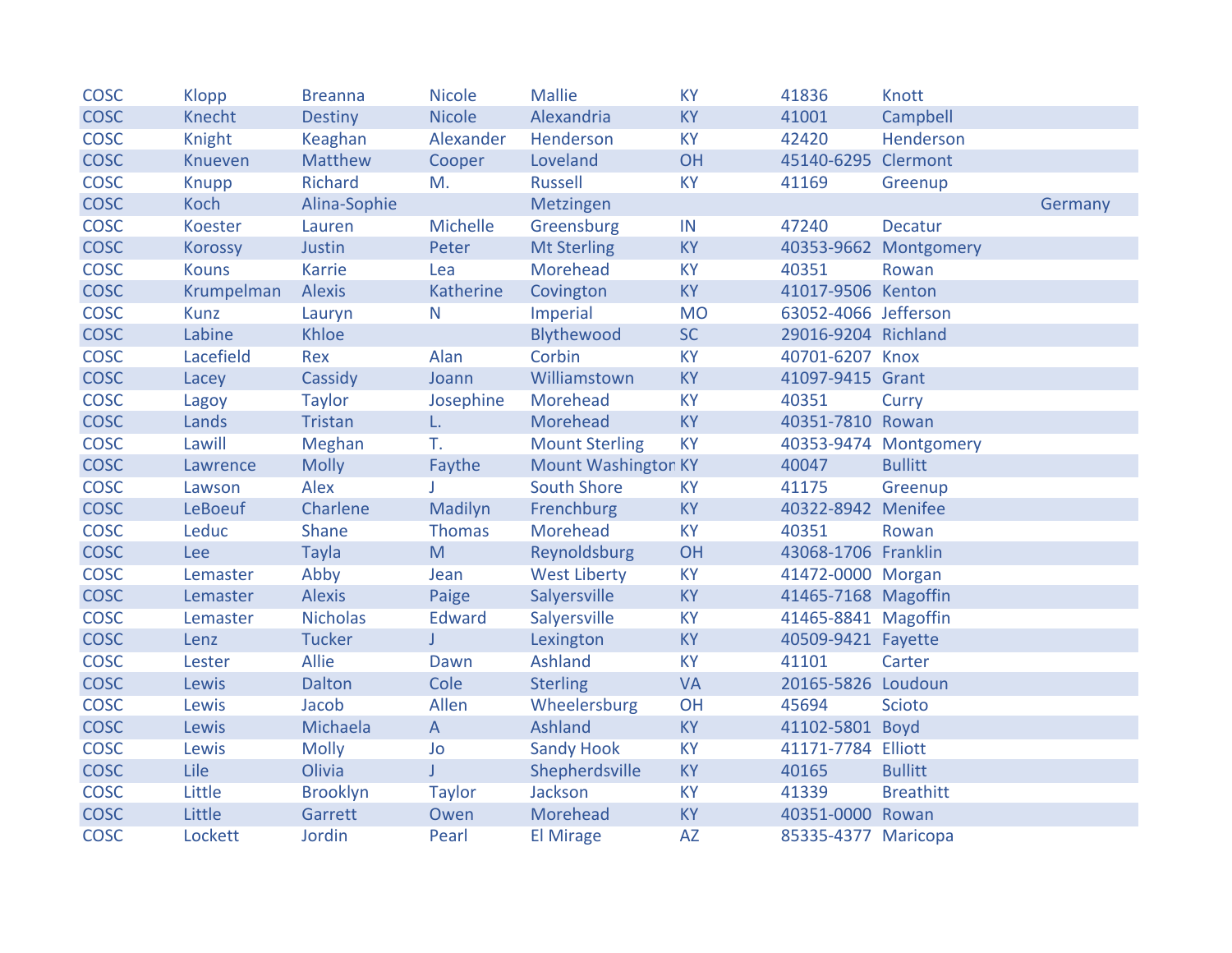| <b>COSC</b> | Loveless         | Ann             | <b>Marie</b>             | Jeffersonville             | <b>KY</b> |                      | 40337-9697 Montgomery |
|-------------|------------------|-----------------|--------------------------|----------------------------|-----------|----------------------|-----------------------|
| <b>COSC</b> | Lowe             | Kayla           | <b>Marissa</b>           | Pikeville                  | <b>KY</b> | 41501-4711 Pike      |                       |
| <b>COSC</b> | Lundy            | Jordan          | $\mathsf{C}$             | <b>Mount Washington KY</b> |           | 40047-7221 Bullitt   |                       |
| <b>COSC</b> | Lynn             | Courtney        | Madison                  | Winchester                 | <b>KY</b> | 40391-1010 Clark     |                       |
| <b>COSC</b> | Lyons            | Chastyn         | Janay                    | Clearfield                 | <b>KY</b> | 40313-9760 Rowan     |                       |
| <b>COSC</b> | Lyons            | <b>Haley</b>    | <b>Nicole</b>            | Lexington                  | <b>KY</b> | 40504-2069 Fayette   |                       |
| <b>COSC</b> | Lytle            | <b>Brooke</b>   | Cleveland                | Flemingsburg               | <b>KY</b> | 41041-0000 Fleming   |                       |
| <b>COSC</b> | Maki             | Peyton          | M                        | <b>Mount Washington KY</b> |           | 40047-7467 Bullitt   |                       |
| <b>COSC</b> | <b>Manns</b>     | <b>Braden</b>   | Lee                      | <b>West Liberty</b>        | <b>KY</b> | 41472                | Morgan                |
| <b>COSC</b> | Markwell         | <b>Breanna</b>  | Laken                    | <b>Olive Hill</b>          | <b>KY</b> | 41164                | Carter                |
| <b>COSC</b> | Marshall         | Jessica         | <b>Nichole</b>           | Paris                      | <b>KY</b> | 40361-9004 Bourbon   |                       |
| <b>COSC</b> | <b>Martin</b>    | Hannah          | Zoe                      | Langely                    | <b>KY</b> | 41645                | Floyd                 |
| <b>COSC</b> | <b>Martin</b>    | Kenton          | <b>Noel</b>              | Langley                    | <b>KY</b> | 41645-9029 Floyd     |                       |
| <b>COSC</b> | <b>Martin</b>    | Rebecca         | Anne                     | Hampstead                  | <b>MD</b> | 21074-1672 Carroll   |                       |
| <b>COSC</b> | <b>Martin</b>    | Shelby          | <b>Boyd</b>              | <b>Mount Sterling</b>      | <b>KY</b> |                      | 40353-9142 Montgomery |
| <b>COSC</b> | Matterazzo       | Isabella        |                          | Lakeville                  | <b>MA</b> | 02347-1356 Plymouth  |                       |
| <b>COSC</b> | <b>Matthews</b>  | <b>Donald</b>   | Stephen                  | <b>Russellville</b>        | <b>KY</b> | 42276-8959 Logan     |                       |
| <b>COSC</b> | <b>Mattingly</b> | Jarrett         | <b>Thomas</b>            | New Haven                  | <b>KY</b> | 40051-6343 Nelson    |                       |
| <b>COSC</b> | May              | Emily           | Jean                     | Canada                     | <b>KY</b> | 41519                | Pike                  |
| <b>COSC</b> | Mayerson         | Wendy           | Rose                     | <b>Rio Grande</b>          | NJ        | 08242-1315 Cape May  |                       |
| <b>COSC</b> | Maynard          | <b>Destinee</b> |                          | Morehead                   | <b>KY</b> | 40351                | <b>Scott</b>          |
| <b>COSC</b> | Maynard          | Jenna           | N.                       | <b>West Liberty</b>        | <b>KY</b> | 41472-7311 Morgan    |                       |
| <b>COSC</b> | Maynard          | Olivia          | Robin                    | Louisa                     | <b>KY</b> | 41230                | Lawrence              |
| <b>COSC</b> | <b>Mays</b>      | Robert          | <b>Jesse Dalton Ezel</b> |                            | <b>KY</b> | 41425-8716 Morgan    |                       |
| <b>COSC</b> | <b>Mayse</b>     | Chelsey         | <b>Nicole</b>            | Clearfield                 | <b>KY</b> | 40313                | Rowan                 |
| <b>COSC</b> | <b>McAdams</b>   | Emily           | Faith                    | Shepherdsville             | <b>KY</b> | 40165-9154 Bullitt   |                       |
| <b>COSC</b> | <b>McCall</b>    | Greydon         | X                        | Ashland                    | <b>KY</b> | 41102-5850 Boyd      |                       |
| <b>COSC</b> | <b>McCarty</b>   | <b>Haley</b>    | Dawn                     | Maysville                  | <b>KY</b> | 41056                | <b>Mason</b>          |
| <b>COSC</b> | <b>McClay</b>    | Charli          | Marie                    | Lucasville                 | OH        | 45648-8599 Scioto    |                       |
| <b>COSC</b> | <b>McCloud</b>   | Julia           | Lynn                     | <b>Mount Olivet</b>        | <b>KY</b> | 41064-0273 Robertson |                       |
| <b>COSC</b> | <b>McCoy</b>     | James           | Caleb                    | Pikeville                  | <b>KY</b> | 41501-9334 Pike      |                       |
| <b>COSC</b> | <b>McCulley</b>  | Mitchell        | Scott                    | Elizabethtown              | <b>KY</b> | 42701-4317 Hardin    |                       |
| <b>COSC</b> | McDonnell        | <b>Danielle</b> | <b>Haley</b>             | Springfield                | <b>KY</b> | 40069                | Washington            |
| <b>COSC</b> | <b>McElfresh</b> | Madelyn         | K.                       | <b>Mayslick</b>            | <b>KY</b> | 41055                | <b>Mason</b>          |
| <b>COSC</b> | <b>McGhee</b>    | Mason           | Adam                     | Morehead                   | <b>KY</b> | 40351                | Rowan                 |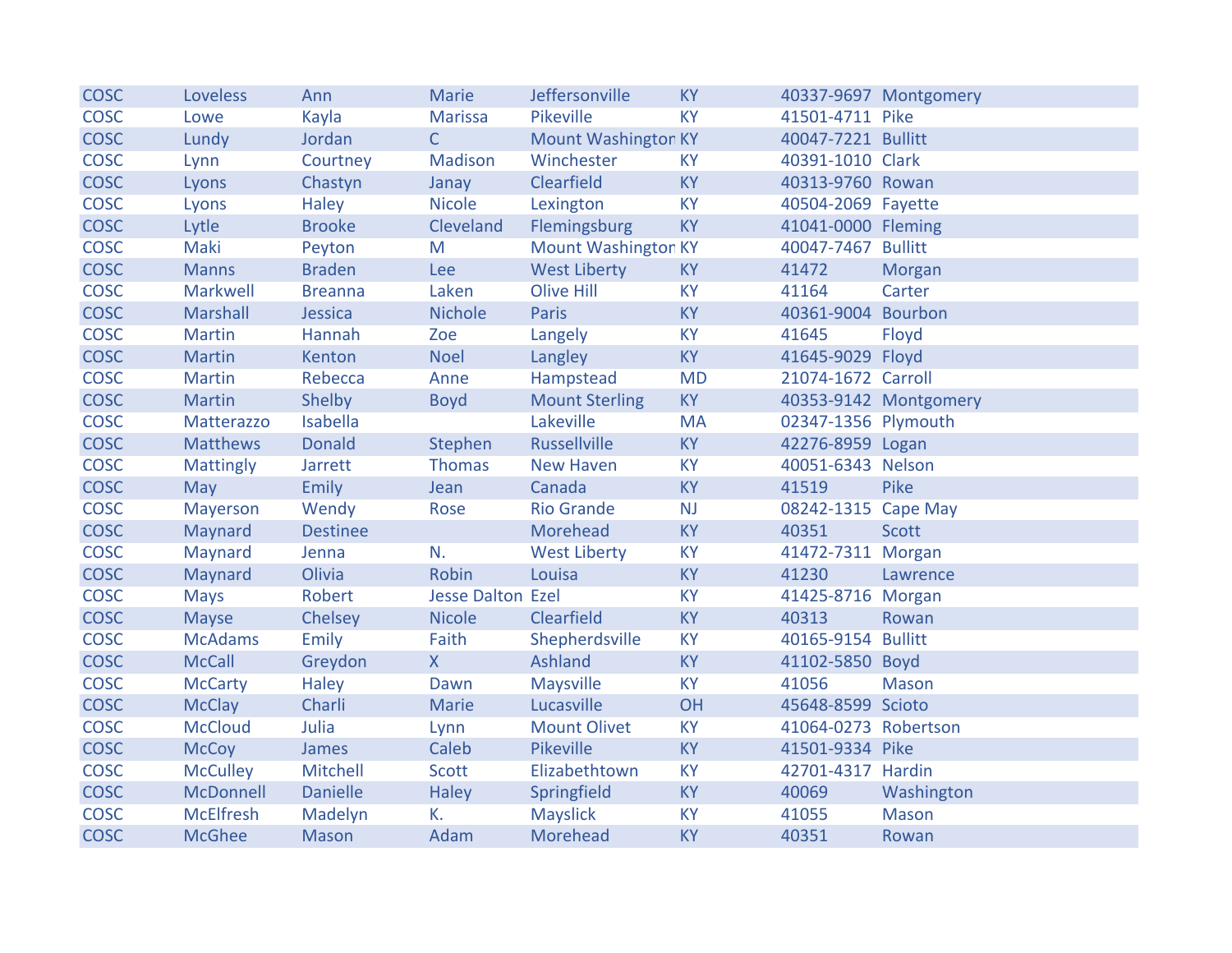| <b>COSC</b> | <b>McKinney</b>  | Jasarae         | <b>Blue</b>    | Elliotville         | <b>KY</b> | 40317                  | Rowan           |
|-------------|------------------|-----------------|----------------|---------------------|-----------|------------------------|-----------------|
| <b>COSC</b> | <b>McMillin</b>  | <b>Taelor</b>   | Leann          | California          | <b>KY</b> | 41007-8940 Campbell    |                 |
| <b>COSC</b> | <b>Meadows</b>   | Sarah           | Elizabeth      | South Shore         | <b>KY</b> | 41175                  | Greenup         |
| <b>COSC</b> | Melancon         | Zachary         | Robert         | Glen Allen          | <b>VA</b> | 23060-4931 Henrico     |                 |
| <b>COSC</b> | Mendez           | <b>Brittany</b> | Renee          | Ashland             | <b>KY</b> | 41101                  | <b>Boyd</b>     |
| <b>COSC</b> | <b>Meyers</b>    | Anna            | Elizabeth      | Union               | <b>KY</b> | 41091-9642 Boone       |                 |
| <b>COSC</b> | <b>Mikula</b>    | Rebecca         | Christina      | Savannah            | <b>MO</b> | 64485-1816 Andrew      |                 |
| <b>COSC</b> | <b>Miller</b>    | Caroline        | Joy            | Winchester          | <b>KY</b> | 40391-9656 Clark       |                 |
| <b>COSC</b> | <b>Miller</b>    | Kelsey          | Jo             | Greenup             | <b>KY</b> | 41144-6993 Greenup     |                 |
| <b>COSC</b> | <b>Miller</b>    | Kyle            | Jesse          | Wilmore             | <b>KY</b> | 40390-1147 Jessamine   |                 |
| <b>COSC</b> | <b>Miller</b>    | Reganne         | M              | Carlisle            | <b>KY</b> | 40311                  | <b>Nicholas</b> |
| <b>COSC</b> | <b>Miller</b>    | Savannah        | <b>Nicole</b>  | Ashland             | <b>KY</b> | 41102-8117 Boyd        |                 |
| <b>COSC</b> | <b>Millhouse</b> | Timothy         | Ryan           | Raceland            | <b>KY</b> | 41169                  | Greenup         |
| <b>COSC</b> | <b>Mills</b>     | Haley           | Alexandra      | Tutorkey            | <b>KY</b> | 41263-0000 Johnson     |                 |
| <b>COSC</b> | <b>Mink</b>      | <b>Daniel</b>   | Keith          | Somerset            | <b>KY</b> | 42503-6517 Pulaski     |                 |
| <b>COSC</b> | Minton           | Shannon         | Rhea           | <b>Science Hill</b> | <b>KY</b> | 42553-8964 Pulaski     |                 |
| <b>COSC</b> | Miracle          | Mason           | Lee            | <b>Paris</b>        | <b>KY</b> | 40361                  | <b>Bourbon</b>  |
| <b>COSC</b> | Mitchell         | Lacey           | Ann            | <b>Mount Olivet</b> | <b>KY</b> | 41064-9313 Robertson   |                 |
| <b>COSC</b> | Modrich          | Alyssa          | Jean           | <b>Fort Gratiot</b> | MI        | 48059-2607 Saint Clair |                 |
| <b>COSC</b> | Mohan            | Abbey           | M              | Chillicothe         | OH        | 45601-7826 Ross        |                 |
| <b>COSC</b> | Mohr             | Abigail         | Elizabeth      | Winchester          | <b>KY</b> | 40391-1719 Clark       |                 |
| <b>COSC</b> | Monfalcone       | Sara            | Ann            | Louisville          | <b>KY</b> | 40214-1341 Jefferson   |                 |
| <b>COSC</b> | Moore            | Abby            | Renee          | Morehead            | <b>KY</b> | 40351-9478 Rowan       |                 |
| <b>COSC</b> | Moore            | Charlie         | Marie          | Cynthiana           | <b>KY</b> | 41031                  | <b>Harrison</b> |
| <b>COSC</b> | Moore            | Jamie           | Leann          | <b>Tyner</b>        | <b>KY</b> | 40486-8235 Jackson     |                 |
| <b>COSC</b> | <b>Moore</b>     | Leah            | Elizabeth      | <b>Berry</b>        | <b>KY</b> | 41003-8824 Harrison    |                 |
| <b>COSC</b> | Moore            | <b>Megan</b>    | Renee          | Lovely              | <b>KY</b> | 41231-8964 Martin      |                 |
| <b>COSC</b> | Moore            | Steven          | <b>Barrett</b> | Lovely              | <b>KY</b> | 41231                  | <b>Martin</b>   |
| <b>COSC</b> | Moran            | Kara            | M              | <b>Dover</b>        | <b>KY</b> | 41034                  | <b>Mason</b>    |
| <b>COSC</b> | Morey            | Eli:            | <b>Patrick</b> | <b>Mousie</b>       | <b>KY</b> | 41839-0043 Knott       |                 |
| <b>COSC</b> | Morgan           | Ethan           | Gage           | London              | <b>KY</b> | 40744-8808 Laurel      |                 |
| <b>COSC</b> | Morgan           | Madeline        | Janel          | Crittenden          | <b>KY</b> | 41030-8529 Grant       |                 |
| <b>COSC</b> | <b>Morrow</b>    | Mikayla         |                | Greenfield          | IN        | 46140-7514 Hancock     |                 |
| <b>COSC</b> | Mortimer         | Emma            | Lacy           | Salyersville        | <b>KY</b> | 41465-1443 Magoffin    |                 |
| <b>COSC</b> | <b>Moss</b>      | Jacob           | <b>Tyler</b>   | Santa Clarita       | <b>CA</b> | 91360                  | Ventura         |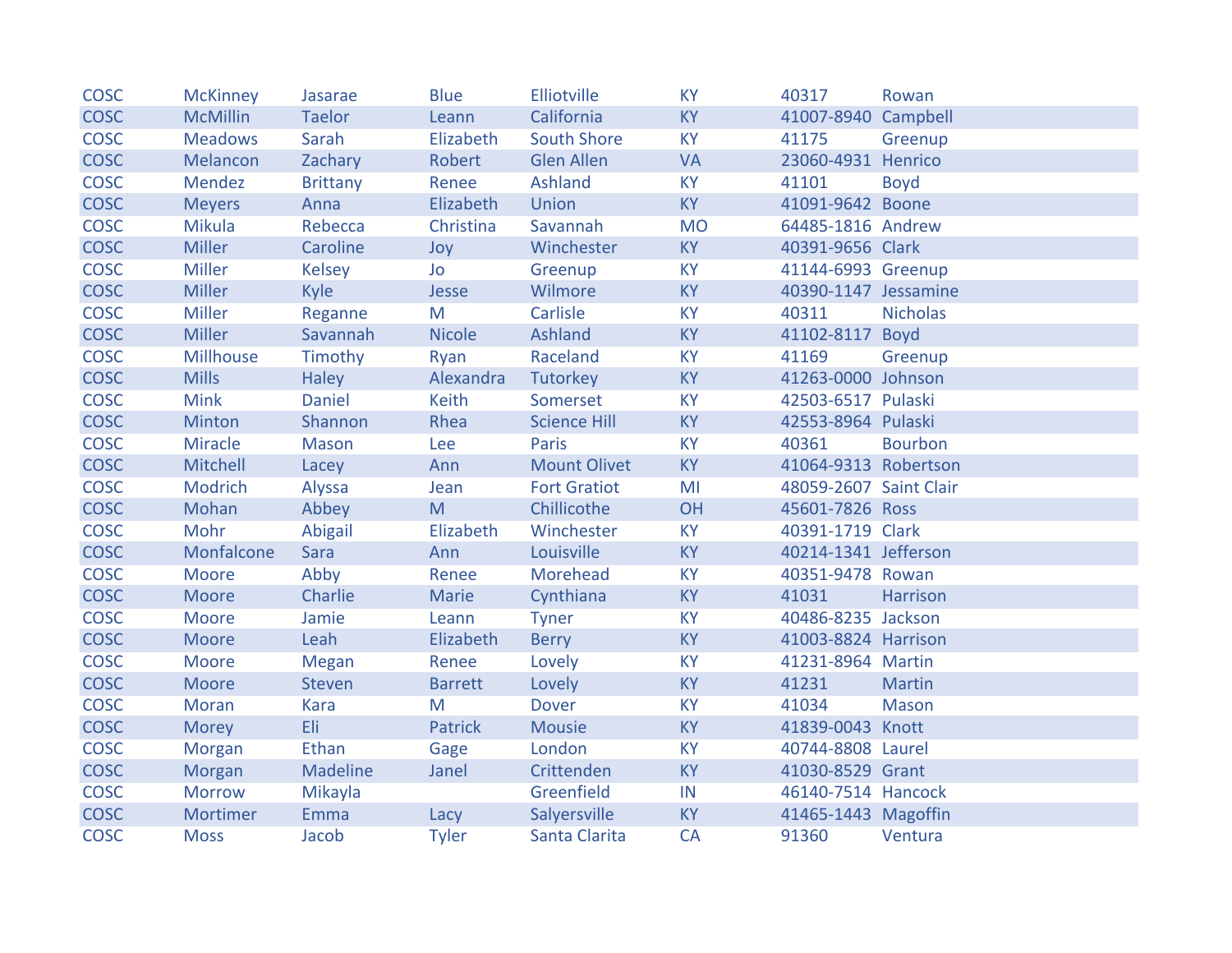| <b>COSC</b> | Muehlbauer       | Julia           | <b>Marie</b>    | Maysville             | <b>KY</b> | 41056                 | <b>Mason</b>          |       |
|-------------|------------------|-----------------|-----------------|-----------------------|-----------|-----------------------|-----------------------|-------|
| <b>COSC</b> | <b>Muse</b>      | Savannah        | Jean            | Somerset              | <b>KY</b> | 42503                 | Pulaski               |       |
| <b>COSC</b> | <b>Myers</b>     | Lindsay         |                 | Morehead              | <b>KY</b> | 40351                 | Rowan                 |       |
| <b>COSC</b> | <b>Nastasi</b>   | Gabriella       | Marie           | Owings                | <b>MD</b> | 20736-3141 Calvert    |                       |       |
| <b>COSC</b> | <b>Neal</b>      | MacKenzie       | Paige           | Richmond              | <b>KY</b> | 40475-9195 Madison    |                       |       |
| <b>COSC</b> | <b>Nealis</b>    | Morgan          | Scott           | Morehead              | <b>KY</b> | 40351                 | Rowan                 |       |
| <b>COSC</b> | Negrelli         | <b>Megan</b>    | Olivia          | Winchester            | <b>KY</b> | 40391-8701 Clark      |                       |       |
| <b>COSC</b> | <b>Nelko</b>     | Alexa           | <b>Nicole</b>   | <b>Cranberry Twp</b>  | PA        | 16066-4604 Butler     |                       |       |
| <b>COSC</b> | <b>Newell</b>    | Griffin         | Alexander       | Richmond              | <b>KY</b> | 40475-8634 Madison    |                       |       |
| <b>COSC</b> | Newman           | <b>Kelseigh</b> |                 | Lexington             | <b>KY</b> | 40513-0908 Fayette    |                       |       |
| <b>COSC</b> | <b>Newsome</b>   | Emily           | Rachel          | <b>Kite</b>           | <b>KY</b> | 41828-9066 Knott      |                       |       |
| <b>COSC</b> | <b>Newsome</b>   | Tristan         | Chance          | Richmond              | <b>KY</b> | 40475                 | Rowan                 |       |
| <b>COSC</b> | <b>Niculescu</b> | Dan             |                 | Corona                | CA        | 92882-6124 Riverside  |                       |       |
| <b>COSC</b> | <b>Nolan</b>     | <b>Haley</b>    | Jo              | Emerson               | <b>KY</b> | 41135-9028 Lewis      |                       |       |
| <b>COSC</b> | <b>Norris</b>    | Rebecca         | Gayle           | <b>Brooksville</b>    | <b>KY</b> | 41004                 | <b>Bracken</b>        |       |
| <b>COSC</b> | <b>Nunn</b>      | <b>Alexis</b>   |                 | Parker                | CO        | 80138                 | <b>Douglas</b>        |       |
| <b>COSC</b> | <b>Nyderek</b>   | <b>Haley</b>    | Grace           | South Shore           | <b>KY</b> | 41175                 | Greenup               |       |
| <b>COSC</b> | O'Brien          | Hannah          | J.              | Morehead              | <b>KY</b> | 40351                 | Rowan                 |       |
| <b>COSC</b> | Ochoa            | Ricardo         | N               | <b>Cave City</b>      | <b>KY</b> | 42127-9323 Barren     |                       |       |
| <b>COSC</b> | O'Hara           | Gabe            | <b>Nicholas</b> | Georgetown            | OH        | 45121-9766 Brown      |                       |       |
| <b>COSC</b> | O'Hearn          | Olivia          | Grace           | Maysville             | <b>KY</b> | 41056                 | Mason                 |       |
| <b>COSC</b> | Oldfield         | Paige           | Caillan         | <b>Mount Sterling</b> | <b>KY</b> |                       | 40353-9256 Montgomery |       |
| <b>COSC</b> | Oldiges          | Lauren          | Sue Ellen       | Covington             | <b>KY</b> | 41015                 | Kenton                |       |
| <b>COSC</b> | O'Neill          | Savannah        | Lindsay         | Louisville            | <b>KY</b> | 40229-6040 Bullitt    |                       |       |
| <b>COSC</b> | Ott              | Connor          | M               | Murfreesboro          | <b>TN</b> | 37130-5934 Rutherford |                       |       |
| <b>COSC</b> | Ott              | <b>Sierra</b>   |                 | Greencastle           | PA        | 17225                 | Franklin              |       |
| <b>COSC</b> | Ottman           | Madison         | N               | Goshen                | <b>KY</b> | 40026-9427 Oldham     |                       |       |
| <b>COSC</b> | <b>Owens</b>     | Mahayla         | Dawn            | Garrett               | <b>KY</b> | 41630-0389 Floyd      |                       |       |
| <b>COSC</b> | Pack             | Frazier         | Mason           | Staffordsville        | <b>KY</b> | 41256-0754 Johnson    |                       |       |
| <b>COSC</b> | Paisley          | <b>Brianna</b>  | Aria            | <b>Mount Sterling</b> | <b>KY</b> |                       | 40353-1309 Montgomery |       |
| <b>COSC</b> | Palmer           | <b>Nicole</b>   | Morgan          | Langhorne             | PA        | 19047                 | <b>Bucks</b>          |       |
| <b>COSC</b> | Park             | <b>Hailey</b>   |                 | Sullivan              | OH        | 44880-9701 Ashland    |                       |       |
| <b>COSC</b> | Parson           | Katelyn         | Elizabeth       | Morehead              | <b>KY</b> | 40351-7369 Rowan      |                       |       |
| <b>COSC</b> | Patel            | Tithi           | <b>Jigar</b>    | Dahod                 |           |                       |                       | India |
| <b>COSC</b> | <b>Patrick</b>   | Joshua          | J               | <b>Auxier</b>         | <b>KY</b> | 41602                 | Floyd                 |       |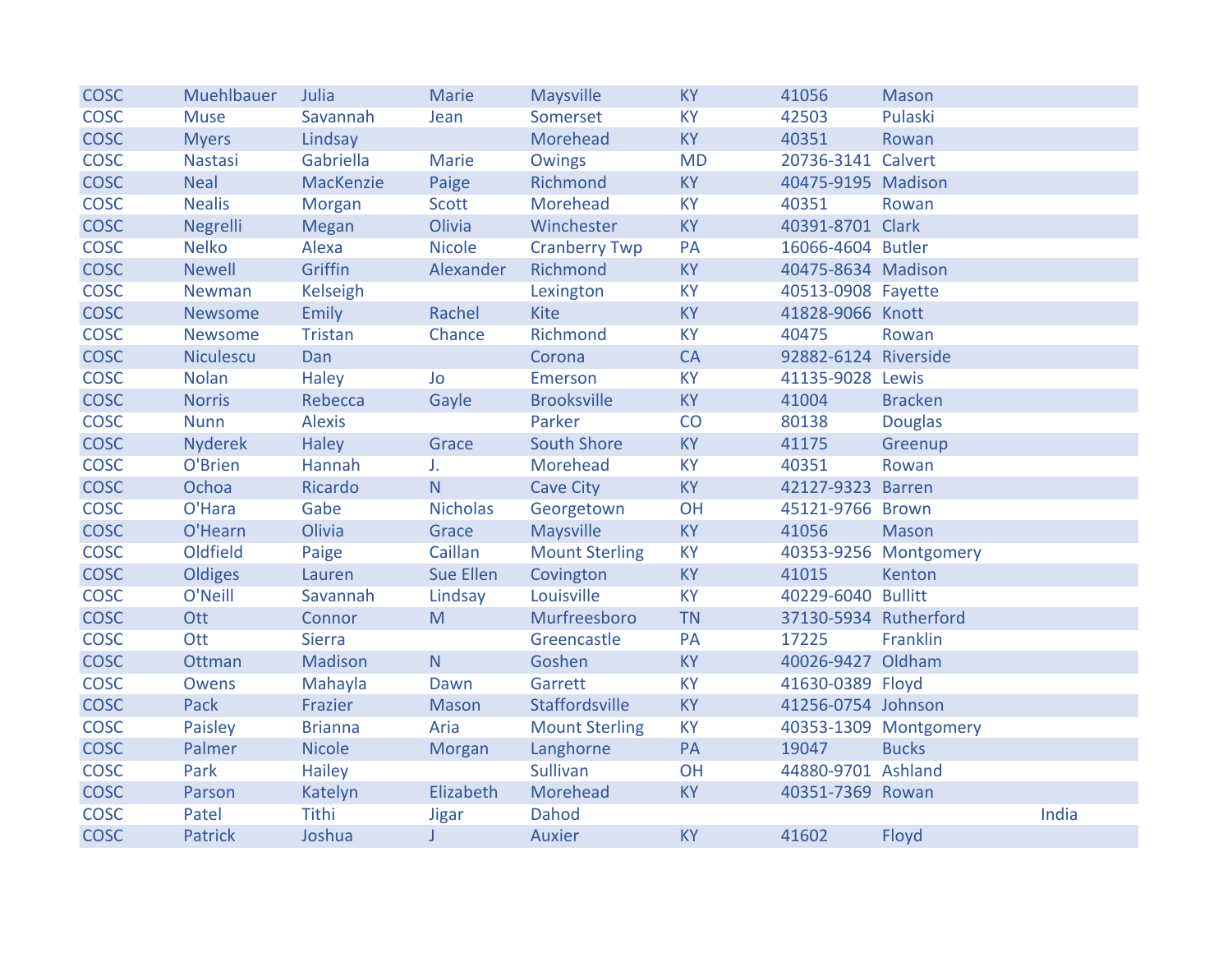| <b>COSC</b> | <b>Patrick</b>  | <b>Thomas</b>  | Green                           | Salyersville               | <b>KY</b> | 41465-6684 Magoffin   |                       |
|-------------|-----------------|----------------|---------------------------------|----------------------------|-----------|-----------------------|-----------------------|
| <b>COSC</b> | Patton          | <b>Noah</b>    | T                               | Owingsville                | <b>KY</b> | 40360-0000 Bath       |                       |
| <b>COSC</b> | Pauley          | Megan          | Rae                             | Lexington                  | <b>KY</b> | 40514                 | Fayette               |
| <b>COSC</b> | <b>Peck</b>     | Amber          | Renae                           | Frenchburg                 | <b>KY</b> | 40322-8834 Menifee    |                       |
| <b>COSC</b> | Pennington      | Amanda         | Cheyanne                        | Shepherdsville             | <b>KY</b> | 40165                 | <b>Bullitt</b>        |
| <b>COSC</b> | Pennington      | Logan          | Evan                            | Falmouth                   | <b>KY</b> | 41040-8038 Pendleton  |                       |
| <b>COSC</b> | Perez           | Ryley          |                                 | Murfreesboro               | <b>TN</b> | 37128-4586 Rutherford |                       |
| <b>COSC</b> | Pergrem         | Spencer        | McKellan                        | Owingsville                | <b>KY</b> | 40360-8316 Bath       |                       |
| <b>COSC</b> | <b>Perkins</b>  | <b>Kelsey</b>  | Mason                           | Lancaster                  | <b>KY</b> | 40444-9599 Garrard    |                       |
| <b>COSC</b> | <b>Perkins</b>  | <b>Mary</b>    | Kate                            | Alexandria                 | <b>KY</b> | 41001-8562 Campbell   |                       |
| <b>COSC</b> | Perry           | Joshua         |                                 | Inez                       | <b>KY</b> | 41224-1082 Martin     |                       |
| <b>COSC</b> | <b>Peters</b>   | Ashley         |                                 | Melbourne                  | FL.       | 32935                 | <b>Brevard</b>        |
| <b>COSC</b> | Peyton          | Katelyn        | Elizabeth                       | <b>West Liberty</b>        | <b>KY</b> | 41472-7304 Morgan     |                       |
| <b>COSC</b> | Peyton          | <b>Skyler</b>  | Elese                           | <b>Mt Sterling</b>         | <b>KY</b> |                       | 40353-0000 Montgomery |
| <b>COSC</b> | <b>Phillips</b> | Kate           | Joy                             | Clarksville                | IN        | 47129-1448 Clark      |                       |
| <b>COSC</b> | <b>Phillips</b> | Selena         | Marlene                         | <b>Spraggs</b>             | PA        | 15362                 | Greene                |
| <b>COSC</b> | Picklesimer     | Carlee         | Michele                         | Campton                    | <b>KY</b> | 41301-8404 Wolfe      |                       |
| <b>COSC</b> | Pickren         | <b>Melissa</b> | Suzanne                         | Louisville                 | <b>KY</b> | 40245-8515 Jefferson  |                       |
| <b>COSC</b> | Pierce          | Janie          |                                 | Alexandria                 | <b>KY</b> | 41001-9165 Campbell   |                       |
| <b>COSC</b> | Pillow          | Darby          | Holdren                         | Chillicothe                | <b>OH</b> | 45601-8172 Ross       |                       |
| <b>COSC</b> | Pitzer          | Tristan        | <b>Neil</b>                     | Greenfield                 | OH        | 45123-1325 Highland   |                       |
| <b>COSC</b> | Plank           | <b>Nicole</b>  | Lynn                            | Morehead                   | <b>KY</b> | 40351-9569 Rowan      |                       |
| <b>COSC</b> | Pohlabeln       | <b>Rudolf</b>  | Josef                           | Edgewood                   | <b>KY</b> | 41017-2304 Kenton     |                       |
| <b>COSC</b> | Porter          | Caleb          | Grayson                         | Salyersville               | <b>KY</b> | 41465-7456 Magoffin   |                       |
| <b>COSC</b> | Porter          | Jenna          | Abigail                         | Morehead                   | <b>KY</b> | 40351                 | Rowan                 |
| <b>COSC</b> | Porter          | Malinda        | Jayne Alison Oil Springs        |                            | <b>KY</b> | 41238-8908 Johnson    |                       |
| <b>COSC</b> | Porter          | Paul           | <b>Benjamin Jac Owingsville</b> |                            | <b>KY</b> | 40360                 | <b>Bath</b>           |
| <b>COSC</b> | <b>Poulos</b>   | Parker         | Elizabeth                       | Mt. Sterling               | <b>KY</b> | 40353                 | Montgomery            |
| <b>COSC</b> | Prater          | James          | <b>Dillon</b>                   | Salyersville               | <b>KY</b> | 41465                 | <b>Magoffin</b>       |
| <b>COSC</b> | Price           | Rachel         | Ann                             | Lexington                  | <b>KY</b> | 40511                 | Fayette               |
| <b>COSC</b> | Prichard        | <b>Kelsey</b>  | B                               | Grayson                    | <b>KY</b> | 41143-1063 Carter     |                       |
| <b>COSC</b> | Purdy           | Sarah          | <b>Brooke</b>                   | Morehead                   | <b>KY</b> | 40351-9707 Rowan      |                       |
| <b>COSC</b> | Pyles           | Hannah         |                                 | <b>Mount Washington KY</b> |           | 40047-7771 Bullitt    |                       |
| <b>COSC</b> | Rader           | <b>Taylor</b>  | A.                              | Winchester                 | <b>KY</b> | 40391                 | <b>Clark</b>          |
| <b>COSC</b> | Randolph        | Heather        | L                               | <b>Olive Hill</b>          | <b>KY</b> | 41164-6196 Carter     |                       |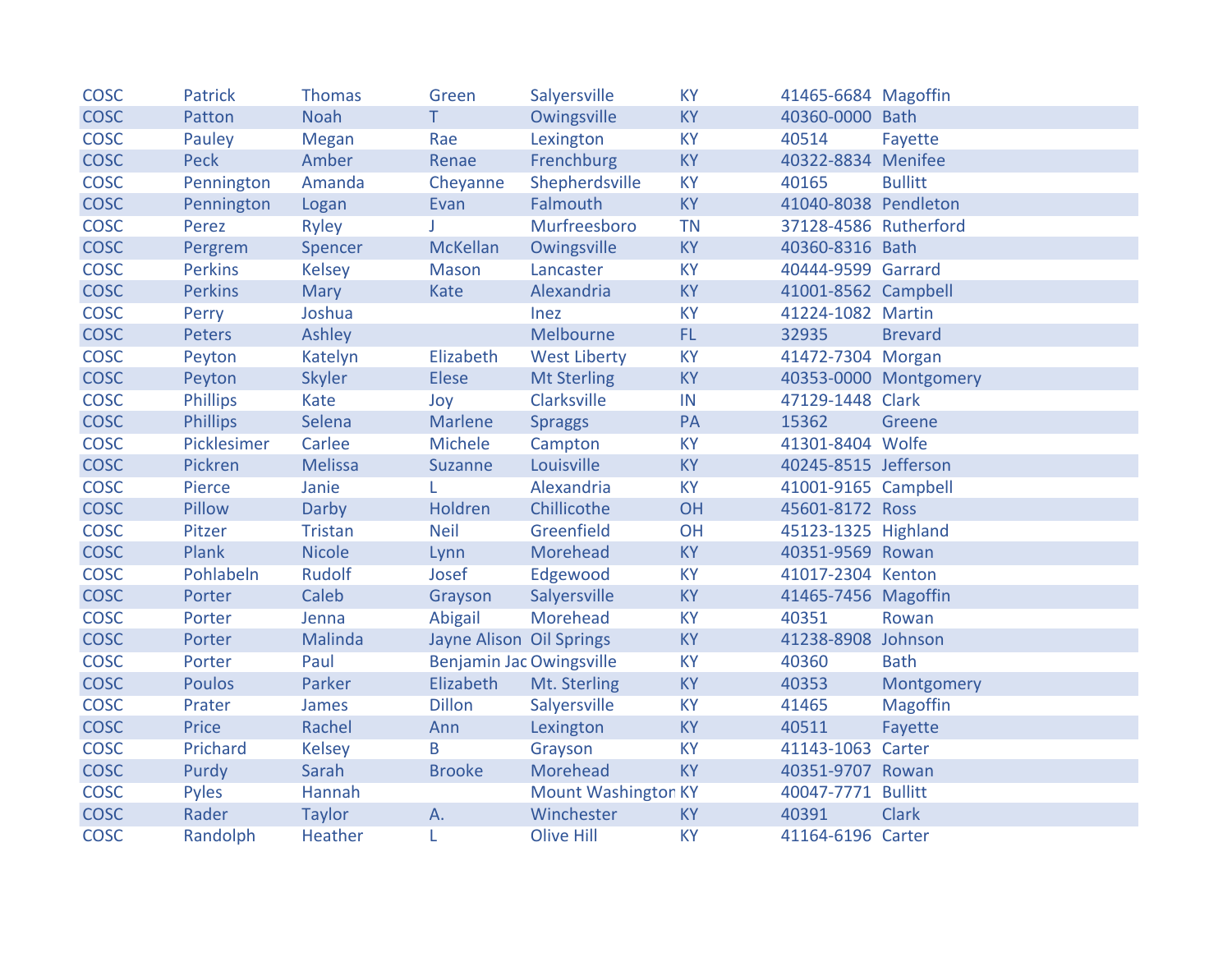| <b>COSC</b> | Rath           | Madison         | Alexandra     | Kendall               | <b>NY</b> | 14476               | <b>Orleans</b>        |
|-------------|----------------|-----------------|---------------|-----------------------|-----------|---------------------|-----------------------|
| <b>COSC</b> | Ratliff        | Wesley          | Timothy       | Raccoon               | <b>KY</b> | 41557-0000 Pike     |                       |
| <b>COSC</b> | Ray            | Joseph          | <b>Tyler</b>  | Frankfort             | <b>KY</b> | 40601               | Franklin              |
| <b>COSC</b> | Razor          | Reese           | Allen         | Sharpsburg            | <b>KY</b> | 40374               | <b>Bath</b>           |
| <b>COSC</b> | Read           | Abrial          | Gwendolyn     | Phyllis               | <b>KY</b> | 41554               | Pike                  |
| <b>COSC</b> | Reinhard       | Anya            | Christine     | <b>Tarpon Springs</b> | FL.       | 34689-4332 Pinellas |                       |
| <b>COSC</b> | Renfro         | Tara            | Renee         | <b>Berea</b>          | <b>KY</b> | 40403-8752 Madison  |                       |
| <b>COSC</b> | Richardson     | <b>Nadia</b>    | Grace         | Cynthiana             | <b>KY</b> | 41031               | Harrison              |
| <b>COSC</b> | Richmond       | Jayme           | MacKenzie     | Vanceburg             | <b>KY</b> | 41179-6428 Lewis    |                       |
| <b>COSC</b> | Rickman        | Nathan          | <b>Thomas</b> | Ashland               | <b>KY</b> | 41101-4067 Boyd     |                       |
| <b>COSC</b> | Ridener        | Macy            | Kerrigan      | Winchester            | <b>KY</b> | 40391-8557 Clark    |                       |
| <b>COSC</b> | Riegler        | Corissa         | <b>Nicole</b> | Union                 | <b>KY</b> | 41091-7579 Boone    |                       |
| <b>COSC</b> | Rietz          | <b>Hailey</b>   | Rosalie       | Rancho Cordova        | CA        |                     | 95742-8091 Sacramento |
| <b>COSC</b> | Rife           | <b>Kristen</b>  | Jade          | Lexington             | <b>KY</b> | 40515               | Fayette               |
| <b>COSC</b> | Ritchie        | Ashley          | Lynn          | New Haven             | <b>KY</b> | 40051-9708 Nelson   |                       |
| <b>COSC</b> | Ritchie        | Seth            | Randall       | <b>Talcum</b>         | <b>KY</b> | 41722               | Perry                 |
| <b>COSC</b> | <b>Robbins</b> | <b>Destiny</b>  | Dawn          | Salyersville          | <b>KY</b> | 41465-7309 Magoffin |                       |
| <b>COSC</b> | <b>Roberts</b> | Christopher     | Aaron         | Morehead              | <b>KY</b> | 40351               | Rowan                 |
| <b>COSC</b> | Robinson       | Andrea          | Kay           | <b>Mount Sterling</b> | OH        | 43143-9646 Fayette  |                       |
| <b>COSC</b> | Robinson       | Miranda         | Renee         | Argillite             | <b>KY</b> | 41121-8519 Greenup  |                       |
| <b>COSC</b> | Rodgers        | Rachel          | Marie         | <b>Danville</b>       | <b>KY</b> | 40422-2723 Boyle    |                       |
| <b>COSC</b> | <b>Rogers</b>  | Garrison        | L.            | Owingsville           | <b>KY</b> | 40360               | <b>Bath</b>           |
| <b>COSC</b> | <b>Rogers</b>  | Katelyn         | <b>Marie</b>  | Stanton               | <b>KY</b> | 40380-9664 Powell   |                       |
| <b>COSC</b> | Rose           | Chelsea         | M             | Campton               | <b>KY</b> | 41301               | Wolfe                 |
| <b>COSC</b> | Rose           | Jayla           | Erin          | <b>Olive Hill</b>     | <b>KY</b> | 41164               | Carter                |
| <b>COSC</b> | Rose           | Lincoln         | Allen         | <b>Blaine</b>         | <b>KY</b> | 41124-8691 Lawrence |                       |
| <b>COSC</b> | Rose           | MaKayla         | Anne          | <b>Olive Hill</b>     | <b>KY</b> | 41164               | Carter                |
| <b>COSC</b> | Routt          | <b>Brooklin</b> | Elizabeth     | Rush                  | <b>KY</b> | 41168-8095 Boyd     |                       |
| <b>COSC</b> | Rowe           | Katherine       | M             | Waynesburg            | <b>KY</b> | 40489-9078 Lincoln  |                       |
| <b>COSC</b> | Ruanto         | Victoria        | Hope          | Hazard                | <b>KY</b> | 41701-9043 Knott    |                       |
| <b>COSC</b> | <b>Ruark</b>   | <b>Taylor</b>   | Renee         | Vanceburg             | <b>KY</b> | 41179-8427 Lewis    |                       |
| <b>COSC</b> | <b>Rucker</b>  | Thomas          | K.            | Ashland               | <b>KY</b> | 41102               | <b>Boyd</b>           |
| <b>COSC</b> | Ruley          | Ashley          | Chantika      | <b>Whitley City</b>   | <b>KY</b> | 42653-5000 McCreary |                       |
| <b>COSC</b> | <b>Runnels</b> | Montana         | Rain          | Scottown              | OH        | 45678-8002 Lawrence |                       |
| <b>COSC</b> | Rust           | <b>Brittany</b> | M             | <b>Cold Spring</b>    | <b>KY</b> | 41076-9271 Campbell |                       |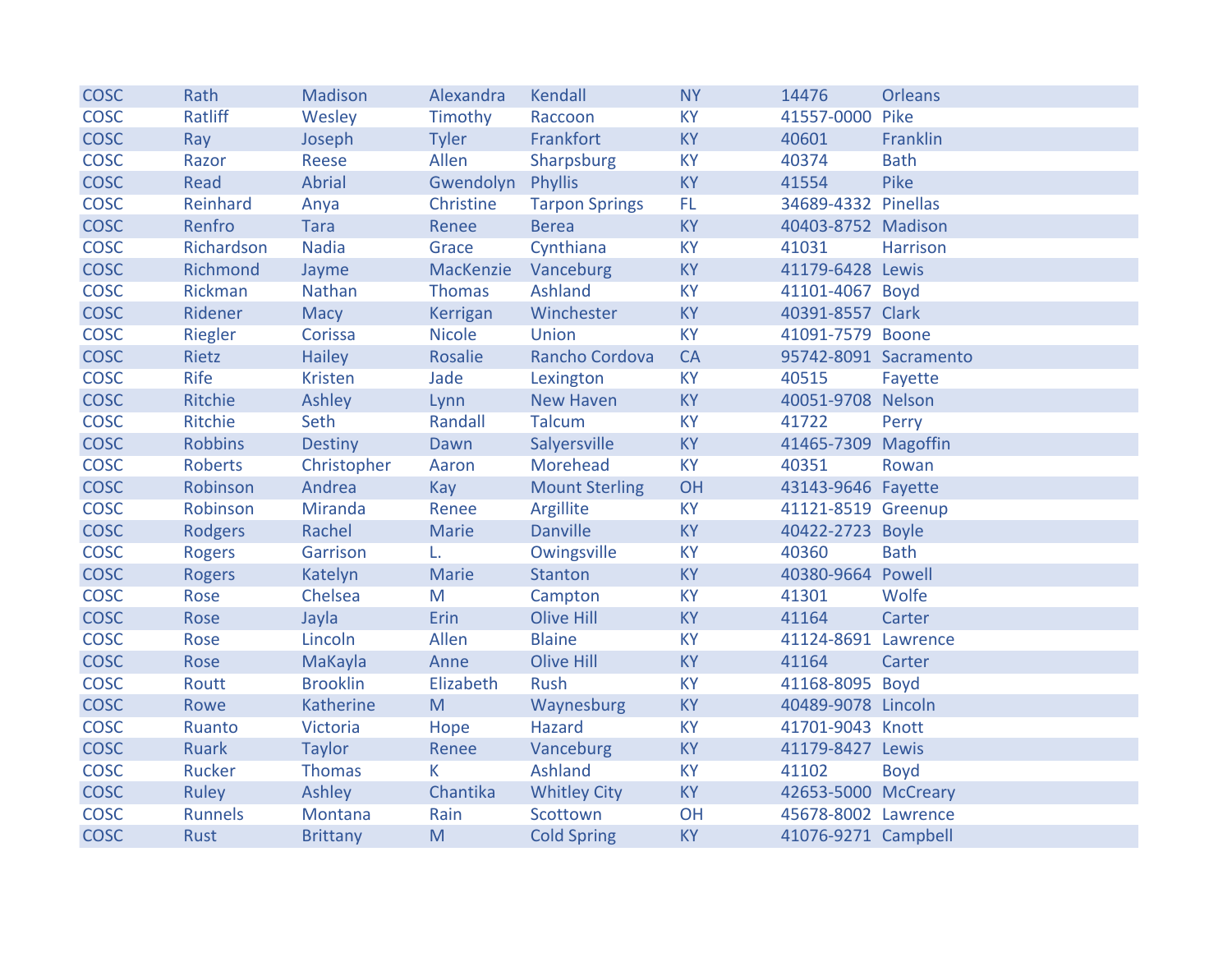| <b>COSC</b> | Rutherford           | Chloe          | M                   | Lexington             | <b>KY</b> | 40511-8823 Fayette   |                       |
|-------------|----------------------|----------------|---------------------|-----------------------|-----------|----------------------|-----------------------|
| <b>COSC</b> | <b>Sales</b>         | Lorren         | G                   | Lexington             | <b>KY</b> | 40515                | Fayette               |
| <b>COSC</b> | <b>Sallie</b>        | <b>Noah</b>    | B                   | Jeffersonville        | <b>KY</b> |                      | 40337-0000 Montgomery |
| <b>COSC</b> | Salyer               | Zachary        | Ryan                | Salyersville          | <b>KY</b> | 41465-8949 Magoffin  |                       |
| <b>COSC</b> | Sanchez-Garcia Allin |                |                     | Louisville            | <b>KY</b> | 40216-1520 Jefferson |                       |
| <b>COSC</b> | Sargent              | Chyann         | Rose                | <b>Mount Sterling</b> | <b>KY</b> |                      | 40353-9292 Montgomery |
| <b>COSC</b> | Savage               | Andrea         | Lynn                | Grayson               | <b>KY</b> | 41143-8508 Carter    |                       |
| <b>COSC</b> | Schabert             | Jacob          | <b>Taylor</b>       | Morehead              | <b>KY</b> | 40351                | Rowan                 |
| <b>COSC</b> | Schaefer             | <b>McKenna</b> | Elisabeth           | Hillsboro             | OH        | 45133                | Highland              |
| <b>COSC</b> | Schifano             | Amber          | Gayle               | <b>Belleville</b>     | PA        | 17004-8517 Mifflin   |                       |
| <b>COSC</b> | Scott                | Erykah         | Rayven              | Portsmouth            | <b>OH</b> | 45662-9057 Scioto    |                       |
| <b>COSC</b> | Scott                | <b>Noah</b>    |                     | Manchester            | OH        | 45144-9418 Adams     |                       |
| <b>COSC</b> | Seawater             | Jessica        | Lynn                | <b>Bardstown</b>      | <b>KY</b> | 40004                | <b>Nelson</b>         |
| <b>COSC</b> | Sellinger            | Emory          | Marie               | <b>Mckinney</b>       | <b>TX</b> | 75071                | Collin                |
| <b>COSC</b> | <b>Setters</b>       | Katelynn       | Renee               | <b>Liberty Twp</b>    | OH        | 45011-8193 Butler    |                       |
| <b>COSC</b> | <b>Sexton</b>        | Andrew         | <b>Thomas</b>       | Clearfield            | <b>KY</b> | 40313-9668 Rowan     |                       |
| <b>COSC</b> | Sharp                | Megan          | <b>Brianna</b>      | <b>Stafford</b>       | <b>VA</b> | 22556                | <b>Stafford</b>       |
| <b>COSC</b> | <b>Shell</b>         | Cassidy        |                     | <b>Brookville</b>     | <b>OH</b> |                      | 45309-9316 Montgomery |
| <b>COSC</b> | Shepard              | Emily          | K.                  | Marysville            | OH        | 43040-8018 Union     |                       |
| <b>COSC</b> | Shepard              | Tanner         |                     | Waddy                 | KY        | 40076-6011 Shelby    |                       |
| <b>COSC</b> | <b>Shields</b>       | <b>Brianna</b> | R.                  | Sharpsburg            | <b>KY</b> | 40374                | <b>Bath</b>           |
| <b>COSC</b> | <b>Shields</b>       | James          | H                   | Owingsville           | <b>KY</b> | 40360-0000 Bath      |                       |
| <b>COSC</b> | <b>Short</b>         | Addie          | Lillian             | <b>Meally</b>         | <b>KY</b> | 41234-9700 Johnson   |                       |
| <b>COSC</b> | <b>Shouse</b>        | Hannah         | Mae                 | Louisville            | <b>KY</b> | 40228-2390 Jefferson |                       |
| <b>COSC</b> | Shumate              | Cassidy        | Jo                  | Catlettsburg          | <b>KY</b> | 411298283 Boyd       |                       |
| <b>COSC</b> | <b>Sibert</b>        | Courtney       | <b>Shea</b>         | Carlisle              | <b>KY</b> | 40311-1205 Nicholas  |                       |
| <b>COSC</b> | <b>Silcox</b>        | <b>Kaylin</b>  | <b>Alexis</b>       | Walton                | IN        | 46994                | Cass                  |
| <b>COSC</b> | <b>Silcox</b>        | <b>Kenzie</b>  |                     | Walton                | IN        | 46994                | Cass                  |
| <b>COSC</b> | <b>Simons</b>        | Richard        | <b>Daniel</b>       | Germantown            | <b>KY</b> | 41044-0026 Bracken   |                       |
| <b>COSC</b> | <b>Sizemore</b>      | <b>Alexis</b>  | Hunter              | Vanceburg             | <b>KY</b> | 41179-0323 Lewis     |                       |
| <b>COSC</b> | <b>Sizemore</b>      | William        | <b>Jess</b>         | Morehead              | <b>KY</b> | 40351-7742 Rowan     |                       |
| <b>COSC</b> | <b>Skaggs</b>        | Cael           | <b>River Jade</b>   | <b>Winston Salem</b>  | <b>NC</b> | 27101-3076 Forsyth   |                       |
| <b>COSC</b> | <b>Skaggs</b>        | Kallie         | <b>Brooke</b>       | Grayson               | <b>KY</b> | 41143                | Carter                |
| <b>COSC</b> | Slone                | Jordan         | Alexander No Harold |                       | <b>KY</b> | 41635-8958 Floyd     |                       |
| <b>COSC</b> | Slone                | Joseph         | Christopher Sitka   |                       | <b>KY</b> | 41255                | Johnson               |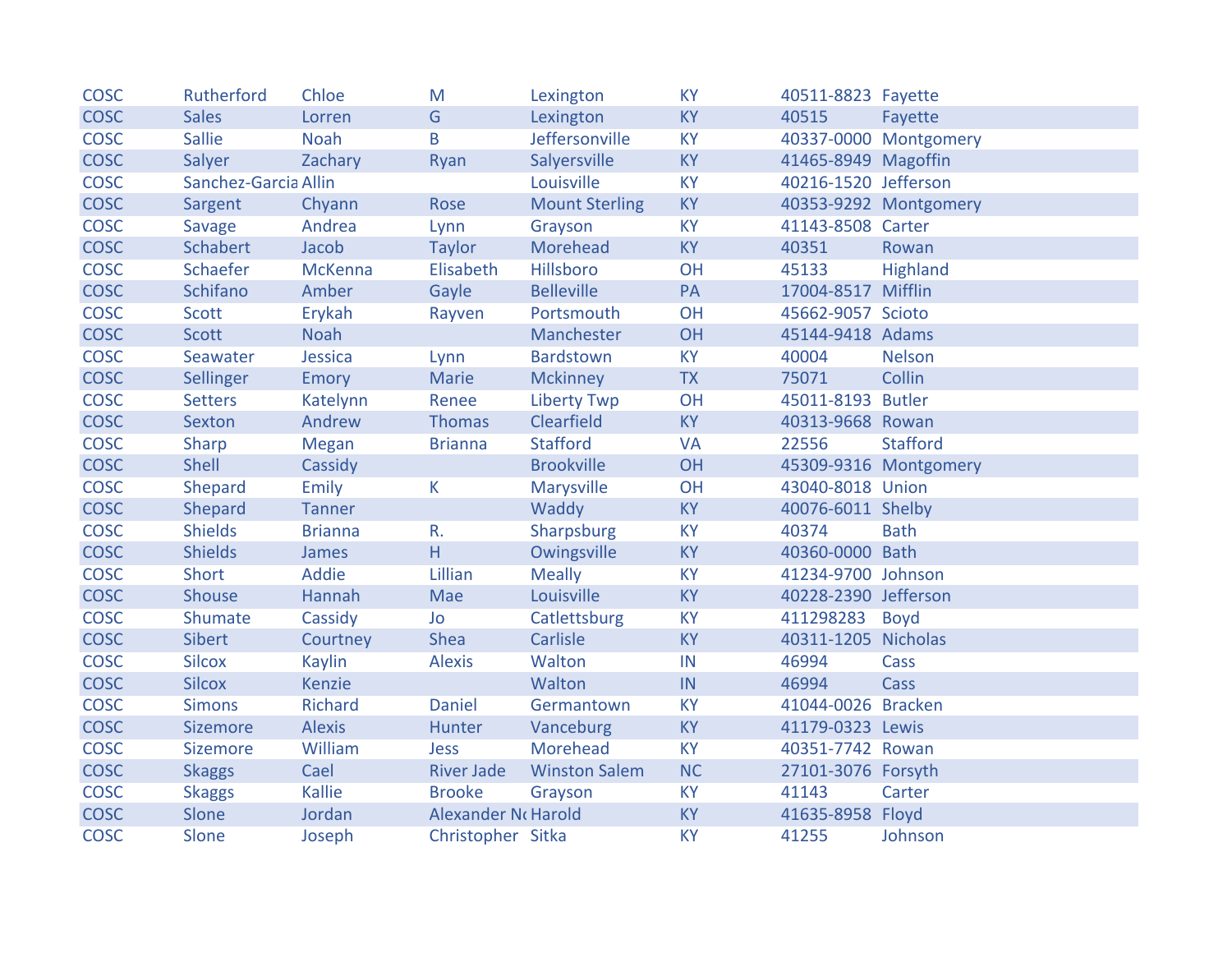| <b>COSC</b> | Slone           | Shayenne        | <b>Cutis</b>            | Prestonsburg         | <b>KY</b> | 41653               | Floyd                 |
|-------------|-----------------|-----------------|-------------------------|----------------------|-----------|---------------------|-----------------------|
| <b>COSC</b> | Smedley         | Shelby          | Virginia                | Ashland              | <b>KY</b> | 41102               | <b>Boyd</b>           |
| <b>COSC</b> | Smith           | <b>Donielle</b> | Alexandra               | Manchester           | <b>KY</b> | 40962-6401 Clay     |                       |
| <b>COSC</b> | Smith           | Heather         | Lynn                    | <b>Olive Hill</b>    | <b>KY</b> | 41164-5896 Carter   |                       |
| <b>COSC</b> | Smith           | James           | B                       | Ashland              | <b>KY</b> | 41102-8453 Boyd     |                       |
| <b>COSC</b> | Smith           | Jordan          | <b>Tanner</b>           | <b>West Liberty</b>  | <b>KY</b> | 41472               | Morgan                |
| <b>COSC</b> | Smith           | <b>Kristin</b>  | Ashley Jane Jeremiah    |                      | <b>KY</b> | 41826               | Letcher               |
| <b>COSC</b> | Smith           | Larra           | Mae                     | <b>Grassy Creek</b>  | <b>KY</b> | 41352-9054 Morgan   |                       |
| <b>COSC</b> | Smith           | <b>McKenzie</b> | Kay                     | Catlettsburg         | <b>KY</b> | 41129-8821 Boyd     |                       |
| <b>COSC</b> | Smith           | Rebecca         | <b>Danielle</b>         | <b>Olive Hill</b>    | <b>KY</b> | 41164-4942 Carter   |                       |
| <b>COSC</b> | Smith           | Ronald          | <b>Todd</b>             | <b>Mc Andrews</b>    | <b>KY</b> | 41543               | Pike                  |
| <b>COSC</b> | Snyder          | Julie           | Mae                     | Cincinnati           | OH        | 45231-3915 Hamilton |                       |
| <b>COSC</b> | Soehnlen        | Annuet          | <b>Briel</b>            | Morehead             | <b>KY</b> | 40351               |                       |
| <b>COSC</b> | Sparkman        | Chloe           | M.                      | <b>West Liberty</b>  | <b>KY</b> | 41472               | Morgan                |
| <b>COSC</b> | Sparkman        | Jackston        | Cole                    | Hindman              | <b>KY</b> | 41822-1032 Knott    |                       |
| <b>COSC</b> | <b>Sparks</b>   | Hannah          |                         | <b>Olive Hill</b>    | <b>KY</b> | 41164-8017 Carter   |                       |
| <b>COSC</b> | <b>Spears</b>   | <b>Brittany</b> | Joana                   | Ashcamp              | <b>KY</b> | 41522               | Pike                  |
| <b>COSC</b> | Spencer         | Chasidy         | Hope                    | Campton              | <b>KY</b> | 41301-0000 Wolfe    |                       |
| <b>COSC</b> | Spencer         | Lauren          | Paige                   | Morehead             | <b>KY</b> | 40351               | Morgan                |
| <b>COSC</b> | Sponcil         | Peyton          | Montana                 | Jeffersonville       | <b>KY</b> |                     | 40337-8838 Montgomery |
| <b>COSC</b> | Spradlin        | Austin          | Michael                 | <b>South Shore</b>   | <b>KY</b> | 41175-8512 Greenup  |                       |
| <b>COSC</b> | <b>Stack</b>    | Courtney        | A                       | <b>Muskego</b>       | WI        | 53150-8396 Waukesha |                       |
| <b>COSC</b> | <b>Stamper</b>  | Shelbie         | Makenzie                | Paris                | <b>KY</b> | 40361               | <b>Bourbon</b>        |
| <b>COSC</b> | <b>Stephens</b> | Lynzie          |                         | Salyersville         | <b>KY</b> | 41465               | <b>Magoffin</b>       |
| <b>COSC</b> | Stephenson      | <b>Frances</b>  | <b>Margaret</b>         | <b>Sanders</b>       | <b>KY</b> | 41083-9489 Carroll  |                       |
| <b>COSC</b> | <b>Stewart</b>  | Jennifer        | D                       | Maysville            | <b>KY</b> | 41056-1170 Mason    |                       |
| <b>COSC</b> | <b>Stewart</b>  | Makayla         | Reese                   | Ashland              | <b>KY</b> | 41102               | <b>Boyd</b>           |
| COSC        | <b>Stewart</b>  | Sarah           | <b>Kristen</b>          | Corbin               | <b>KY</b> | 40701-1719 Whitley  |                       |
| <b>COSC</b> | <b>Stidam</b>   | Lauren          | <b>Nicole</b>           | Morehead             | <b>KY</b> | 40351               | Rowan                 |
| <b>COSC</b> | Stidham         | Stesha          | Ladane                  | Whitesburg           | KY        | 41858-0234 Letcher  |                       |
| <b>COSC</b> | Stiltner        | Jacklyn         | Paige                   | <b>Phyllis</b>       | <b>KY</b> | 41554               | Pike                  |
| <b>COSC</b> | <b>Stirn</b>    | Zachary         | Keith                   | <b>West Harrison</b> | IN        | 47060-9633 Dearborn |                       |
| <b>COSC</b> | Stoner          | K'sha           | $\overline{\mathsf{R}}$ | Simpsonville         | <b>KY</b> | 40067-6643 Shelby   |                       |
| <b>COSC</b> | Strother        | <b>Alexis</b>   | <b>Nicole</b>           | Lebanon              | OH        | 45036-1116 Warren   |                       |
| <b>COSC</b> | <b>Stump</b>    | <b>Edward</b>   | S.                      | Salt Lick            | <b>KY</b> | 40371               | <b>Bath</b>           |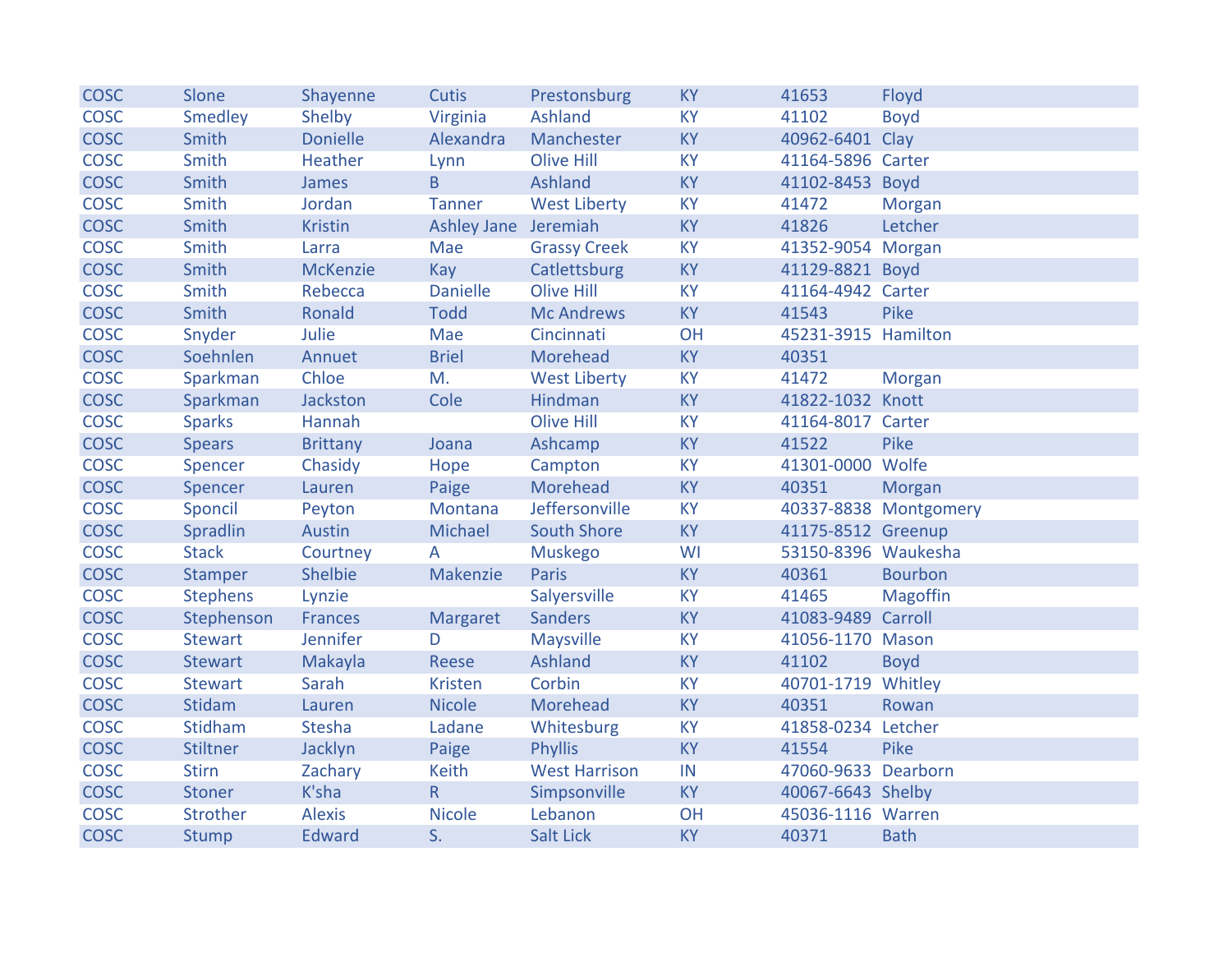| <b>COSC</b> | Suleiman        | Hassan          | Abdalla            | Louisville          | <b>KY</b> | 40216-3850 Jefferson |                  |
|-------------|-----------------|-----------------|--------------------|---------------------|-----------|----------------------|------------------|
| <b>COSC</b> | <b>Sullivan</b> | Tyler           | B.                 | <b>Belcher</b>      | <b>KY</b> | 41513                | Pike             |
| <b>COSC</b> | Sweat           | Malyn           |                    | Lexington           | <b>KY</b> | 40511                | Fayette          |
| <b>COSC</b> | <b>Sweet</b>    | <b>Ricky</b>    |                    | Winchester          | <b>KY</b> | 40391-7542 Clark     |                  |
| <b>COSC</b> | Swift           | Colleen         | Margaret           | Loveland            | <b>OH</b> | 45140-2601 Clermont  |                  |
| <b>COSC</b> | Switzer         | Grant           | $\Gamma$           | <b>Batavia</b>      | OH        | 45103-5214 Clermont  |                  |
| <b>COSC</b> | <b>Tackett</b>  | James           | T.                 | Martha              | <b>KY</b> | 41159-9039 Lawrence  |                  |
| <b>COSC</b> | <b>Tackett</b>  | <b>Nicholas</b> | Ryan               | <b>Pikeville</b>    | <b>KY</b> | 41501-6626 Pike      |                  |
| <b>COSC</b> | <b>Tackett</b>  | Robert          | M                  | <b>Stanville</b>    | <b>KY</b> | 41659-9035 Pike      |                  |
| <b>COSC</b> | Thacker         | Miracle         | Elaine             | Pikeville           | <b>KY</b> | 41501-6736 Pike      |                  |
| <b>COSC</b> | Thatcher        | Dawson          | Andrew Lee Jackson |                     | <b>KY</b> | 41339                | <b>Breathitt</b> |
| <b>COSC</b> | Thibodeaux      | <b>Natalie</b>  | E                  | Ashland             | <b>KY</b> | 41102-8295 Boyd      |                  |
| <b>COSC</b> | <b>Thomas</b>   | <b>Holly</b>    | Ann                | Whitesburg          | KY        | 41858-9034 Letcher   |                  |
| <b>COSC</b> | <b>Thomas</b>   | Tyler           | <b>David</b>       | Ashland             | <b>KY</b> | 41101-4773 Boyd      |                  |
| <b>COSC</b> | Thompson        | Christian       | K.                 | <b>Taylorsville</b> | <b>KY</b> | 40071-7954 Spencer   |                  |
| <b>COSC</b> | Thompson        | Emma            | D                  | Lexington           | <b>KY</b> | 40509-1997 Fayette   |                  |
| <b>COSC</b> | Thompson        | Randa           | Lynn               | Louisa              | <b>KY</b> | 41230-7930 Lawrence  |                  |
| <b>COSC</b> | Thornberry      | Randy           | $\mathsf{C}$       | Cincinnati          | OH        | 45247                | Hamilton         |
| <b>COSC</b> | Thornburg       | <b>Mary</b>     | Alice              | <b>Ashland</b>      | <b>KY</b> | 41101-4049 Boyd      |                  |
| <b>COSC</b> | Tipton          | Hannah          | Michelle           | <b>Clay City</b>    | <b>KY</b> | 40312                | Powell           |
| <b>COSC</b> | <b>Titus</b>    | Lauren          | Elisabeth          | <b>Floyds Knobs</b> | IN        | 47119-8719 Floyd     |                  |
| <b>COSC</b> | <b>Todd</b>     | Katherine       | Michelle           | Lexington           | <b>KY</b> | 40513                | Fayette          |
| <b>COSC</b> | <b>Toelke</b>   | Lauren          | $R_{\parallel}$    | Hamilton            | <b>OH</b> | 45013-7516 Butler    |                  |
| <b>COSC</b> | <b>Tolliver</b> | <b>Brandon</b>  | Cole               | Grayson             | <b>KY</b> | 41143                | Carter           |
| <b>COSC</b> | <b>Tramill</b>  | Maegan          |                    | Henderson           | <b>KY</b> | 42420                | Henderson        |
| <b>COSC</b> | <b>Tran</b>     | <b>Minh</b>     | <b>Ngoc</b>        | Hanoi               |           | 10000                |                  |
| COSC        | <b>Trent</b>    | Kaylee          | Rose               | Campton             | KY        | 41301-8611 Wolfe     |                  |
| COSC        | Trudeau         | Gabriel         |                    | Fort Wright         | <b>KY</b> | 41011                | Kenton           |
| <b>COSC</b> | <b>True</b>     | <b>Troy</b>     | Scott              | Winchester          | <b>KY</b> | 40391                | <b>Clark</b>     |
| <b>COSC</b> | <b>Tucker</b>   | Katelyn         | Renee              | <b>Newport</b>      | <b>TN</b> | 37821-5351 Cocke     |                  |
| <b>COSC</b> | <b>Turner</b>   | <b>Brady</b>    | Evan               | Winchester          | <b>KY</b> | 40391                | <b>Clark</b>     |
| <b>COSC</b> | <b>Turner</b>   | Madison         |                    | Louisville          | <b>KY</b> | 40272                | Jefferson        |
| <b>COSC</b> | Turner          | Rachel          | Bette-Jean         | Crestwood           | <b>KY</b> | 40014                | Oldham           |
| <b>COSC</b> | Turner          | <b>Taylor</b>   | <b>Nicole</b>      | Alexandria          | <b>KY</b> | 41001                | Campbell         |
| <b>COSC</b> | <b>Tussey</b>   | Sarah           | Jennifer           | <b>Gunlock</b>      | <b>KY</b> | 41632                | <b>Magoffin</b>  |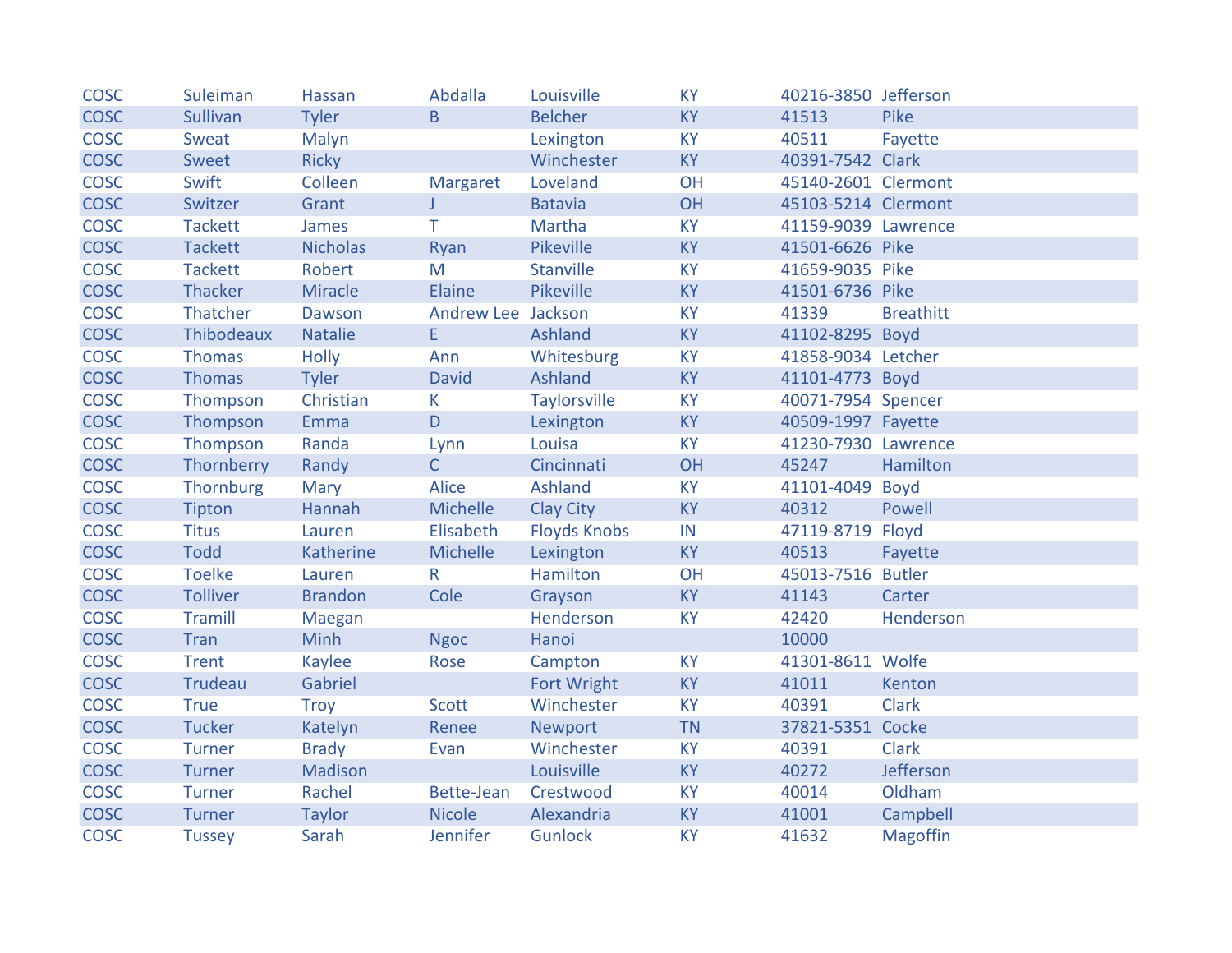| <b>COSC</b> | <b>Tuthill</b> | Kenton         | <b>Patrick</b>       | Grayson             | <b>KY</b> | 41143-1481 Carter     |                  |
|-------------|----------------|----------------|----------------------|---------------------|-----------|-----------------------|------------------|
| <b>COSC</b> | Underwood      | <b>Brett</b>   | <b>Daniel</b>        | <b>Danville</b>     | <b>KY</b> | 40422-1749 Boyle      |                  |
| <b>COSC</b> | Vanmeter       | Jacob          | D.                   | Morehead            | <b>KY</b> | 40351-8706 Rowan      |                  |
| <b>COSC</b> | Vassar         | Shaelyn        | Arin                 | Portsmouth          | OH        | 45662-6424 Scioto     |                  |
| <b>COSC</b> | <b>Vice</b>    | Kenady         | Taylor               | Morehead            | <b>KY</b> | 40351-8116 Rowan      |                  |
| <b>COSC</b> | Waddell        | Kari           | Ann                  | Catlettsburg        | <b>KY</b> | 41129                 | <b>Boyd</b>      |
| <b>COSC</b> | Wagner         | Hannah         | <b>Nicole</b>        | Union               | <b>KY</b> | 41091-8101 Boone      |                  |
| <b>COSC</b> | Wagoner        | Jacob          | <b>Matthias</b>      | Morehead            | <b>KY</b> | 40351-0000 Rowan      |                  |
| <b>COSC</b> | Walker         | <b>Natalia</b> |                      | Eastampton          | NJ        | 08060-3394 Burlington |                  |
| <b>COSC</b> | Walters        | Madisyn        | <b>Brooke</b>        | Sonora              | <b>KY</b> | 42776-9378 Hardin     |                  |
| <b>COSC</b> | Ward           | Donovan        | <b>Bradley</b>       | Staffordsville      | <b>KY</b> | 41256-9146 Johnson    |                  |
| <b>COSC</b> | <b>Warning</b> | <b>Dillon</b>  | Andrew               | Florence            | <b>KY</b> | 41042                 | <b>Boone</b>     |
| <b>COSC</b> | Warren         | Amia           | Janae                | Lexington           | KY        | 40511                 | Fayette          |
| <b>COSC</b> | Warren         | Matthew        | <b>Brian</b>         | Waynesville         | OH        | 45068                 | Warren           |
| <b>COSC</b> | <b>Watkins</b> | Shelby         | Elizabeth            | Carlisle            | <b>KY</b> | 40311-9238 Nicholas   |                  |
| <b>COSC</b> | <b>Watts</b>   | Michael        | Garrett              | <b>Slaughters</b>   | <b>KY</b> | 42456-9472 Hopkins    |                  |
| <b>COSC</b> | <b>Watts</b>   | Rebecca        | Lee                  | <b>Lost Creek</b>   | <b>KY</b> | 41348                 | <b>Breathitt</b> |
| <b>COSC</b> | Webb           | Gaige          | <b>Derek</b>         | Morehead            | <b>KY</b> | 40351-8004 Rowan      |                  |
| <b>COSC</b> | Webb           | Joshua         | Walker               | <b>Oil Springs</b>  | <b>KY</b> | 41238                 | Johnson          |
| <b>COSC</b> | Webb           | Kate           | Makayla Bro Morehead |                     | <b>KY</b> | 40351                 | Rowan            |
| <b>COSC</b> | Webb           | Olivia         | Dean                 | Pineville           | <b>KY</b> | 40977-8021 Bell       |                  |
| <b>COSC</b> | Weber          | Elizabeth      | Marie                | <b>Hilliard</b>     | OH        | 43026-9589 Franklin   |                  |
| <b>COSC</b> | Weber          | Grace          | Elizabeth            | <b>Clear Spring</b> | <b>MD</b> | 21722                 | Washington       |
| <b>COSC</b> | Webster        | <b>Brandey</b> | L.                   | Verona              | <b>KY</b> | 41092-0000 Boone      |                  |
| <b>COSC</b> | Webster        | Madeline       | R.                   | Romney              | IN        | 47981-9724 Tippecanoe |                  |
| <b>COSC</b> | Wells          | Victoria       | Morgan               | Stanville           | <b>KY</b> | 41659                 | Floyd            |
| <b>COSC</b> | Werring        | Rebecca        | Marie                | Williamsburg        | OH        | 45176-8231 Clermont   |                  |
| <b>COSC</b> | West           | Emily          | <b>Belen</b>         | <b>Betsy Layne</b>  | <b>KY</b> | 41605-0379 Floyd      |                  |
| <b>COSC</b> | Westlund       | Summer         | Nikohl               | Lexington           | <b>KY</b> | 40514-1164 Fayette    |                  |
| <b>COSC</b> | Wetzel         | Lindsay        | Madison              | West Van Lear       | <b>KY</b> | 41268                 | Johnson          |
| <b>COSC</b> | Whaley         | Abigail        | Christine            | Ashland             | <b>KY</b> | 41102-9023 Boyd       |                  |
| <b>COSC</b> | Whelan         | Anna           |                      | Louisa              | <b>KY</b> | 41230-7557 Lawrence   |                  |
| <b>COSC</b> | White          | <b>Blake</b>   | $\overline{R}$       | Lexington           | <b>KY</b> | 40517                 | Fayette          |
| <b>COSC</b> | White          | <b>Devin</b>   | E H                  | Louisville          | <b>KY</b> | 40245-2103 Jefferson  |                  |
| <b>COSC</b> | White          | Emma           | <b>Banks</b>         | Frankfort           | <b>KY</b> | 40601                 | Franklin         |